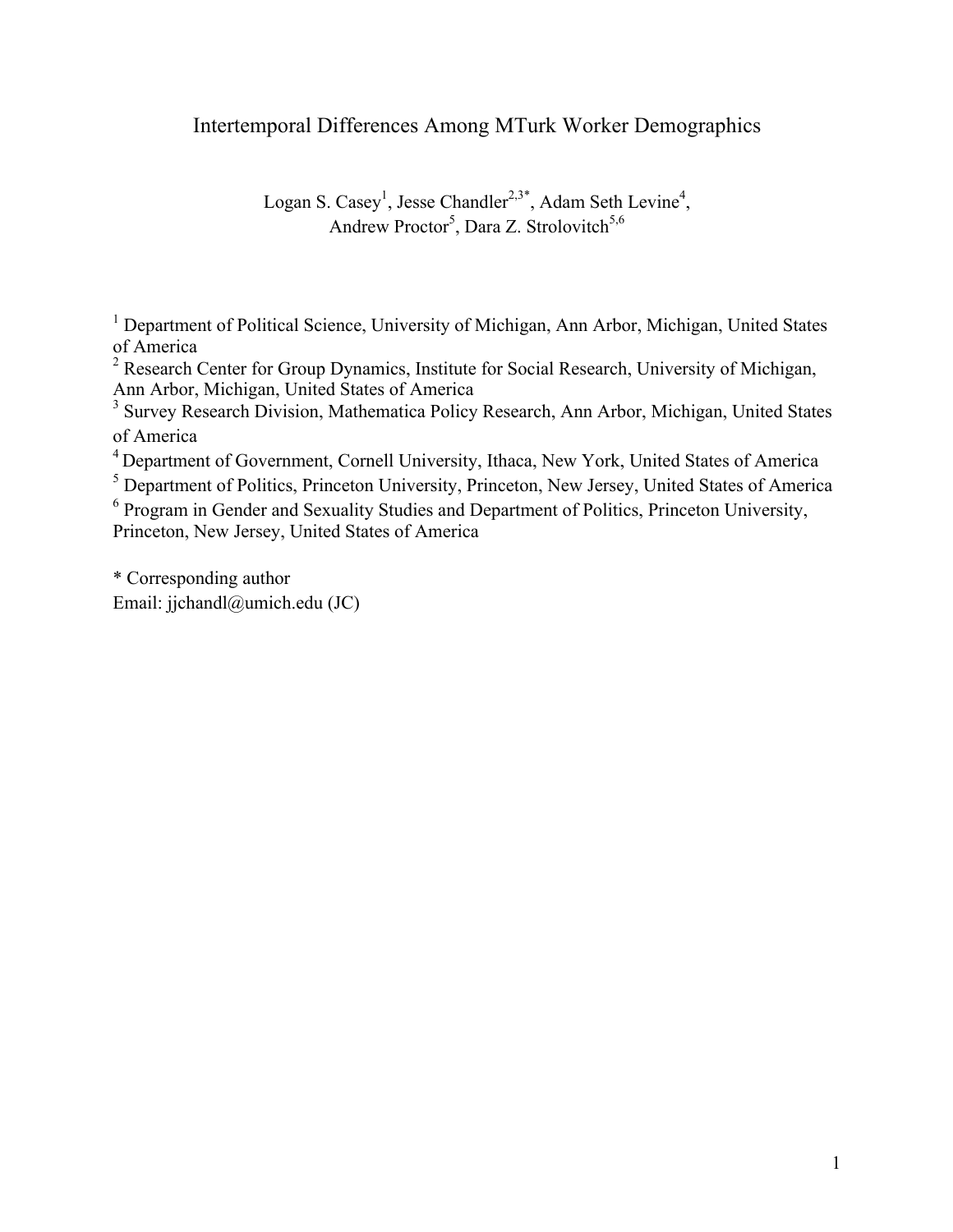#### **Abstract**

The online labor market Amazon Mechanical Turk (MTurk) is an increasingly popular platform for generating samples of respondents for social science research. A growing body of research has examined the demographic composition of MTurk workers, typically comparing samples of MTurk workers to samples of respondents drawn from other populations. While these comparisons have revealed important information about the ways in which MTurk workers are and are not representative of the general population, variations *among* samples drawn from MTurk have received less attention. This paper focuses on whether MTurk sample composition varies as a function of time. Using an original dataset of nearly 10,000 MTurk workers, we examine whether demographic characteristics vary by (1) time of day, (2) day of week, and (3) serial position (i.e., earlier or later in data collection). We find that day of week differences are minimal, but that time of day and serial position are associated with small but important variations in demographic composition, including characteristics known to impact political attitudes and psychological processes. This demonstrates that MTurk samples cannot be presumed identical across different studies, and we suggest several forms of variation to which researchers using MTurk ought to be attentive.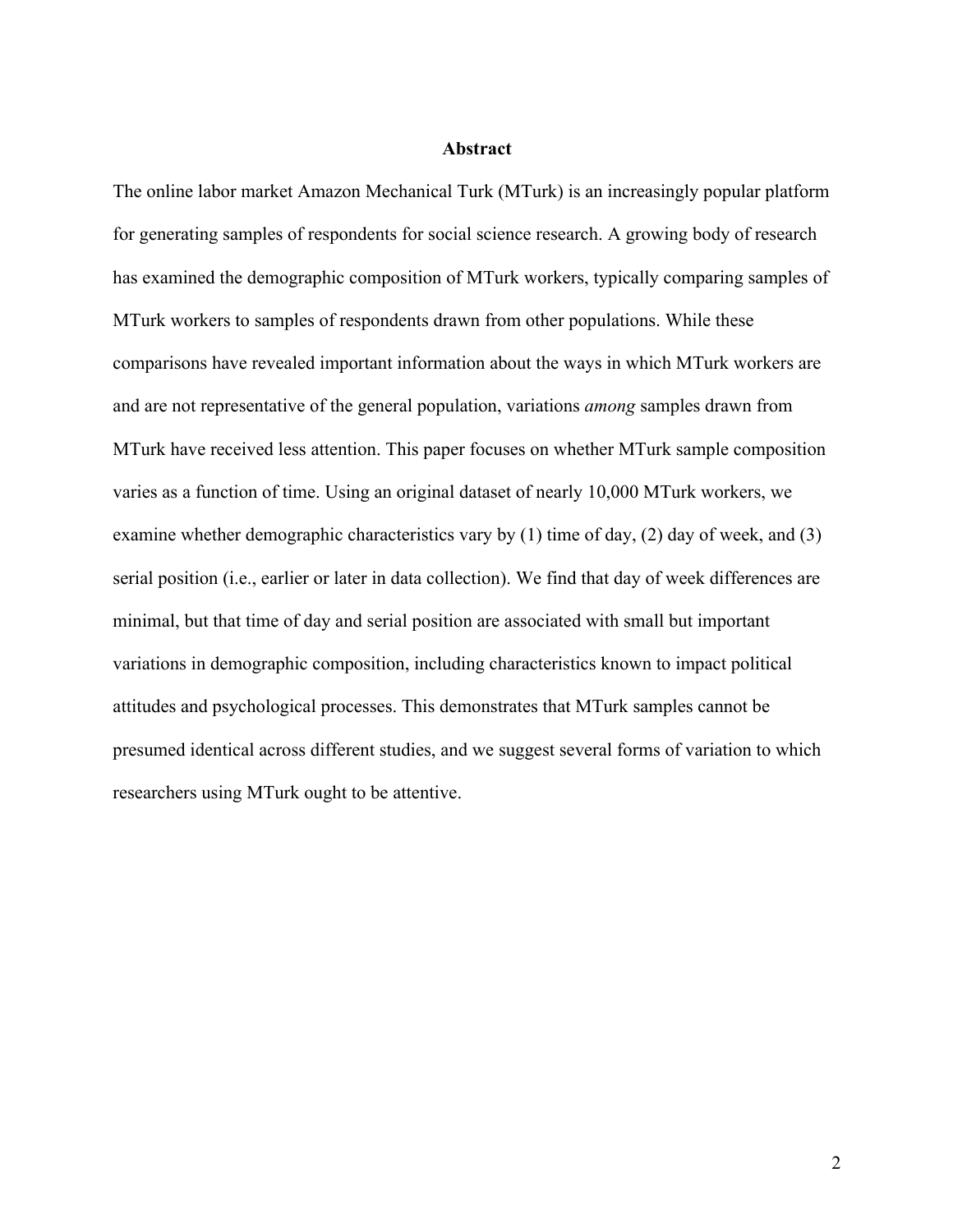#### **1. Background**

Amazon Mechanical Turk (MTurk) is an online labor market in which people ("requesters") requiring the completion of small tasks ("Human Intelligence Tasks," hereafter "HITs") are matched with people willing to do them ("workers"). MTurk has become a popular data collection tool among social science researchers: in 2015, the 300 most influential social science journals (with impact factors greater than 2.5, according to Thomson-Reuters InCites) published over 500 papers that relied on Mechanical Turk data in full or in part [1].

Reflecting the popularity of MTurk, considerable effort has been invested in assessing the characteristics and quality of the data collected using it by, for example, documenting the demographic and psychological characteristics of its population, the quality of respondent data, and the methodological limitations of the platform. As a result, MTurk workers have become one of the best-studied convenience samples currently available to researchers (for a review see [1]), and we have learned a great deal about the ways in which MTurk respondents are and are not representative of the general population. There are reasons to suspect, however, that there are also important variations *among* samples drawn from MTurk, and these variations have received far less attention. This paper takes up this question, using data from a study of approximately 10,000 MTurk workers to examine whether MTurk sample composition varies as a function of the time that it is collected.

We begin below by reviewing what extant research has revealed about the demographic composition of the MTurk worker pool and about how samples drawn from it compare to samples of respondents drawn from other populations. Next, we describe the methods and measures that we use in our study, after which we present the results of our analyses exploring whether the demographic characteristics of MTurk respondent samples vary by (1) time of day,

3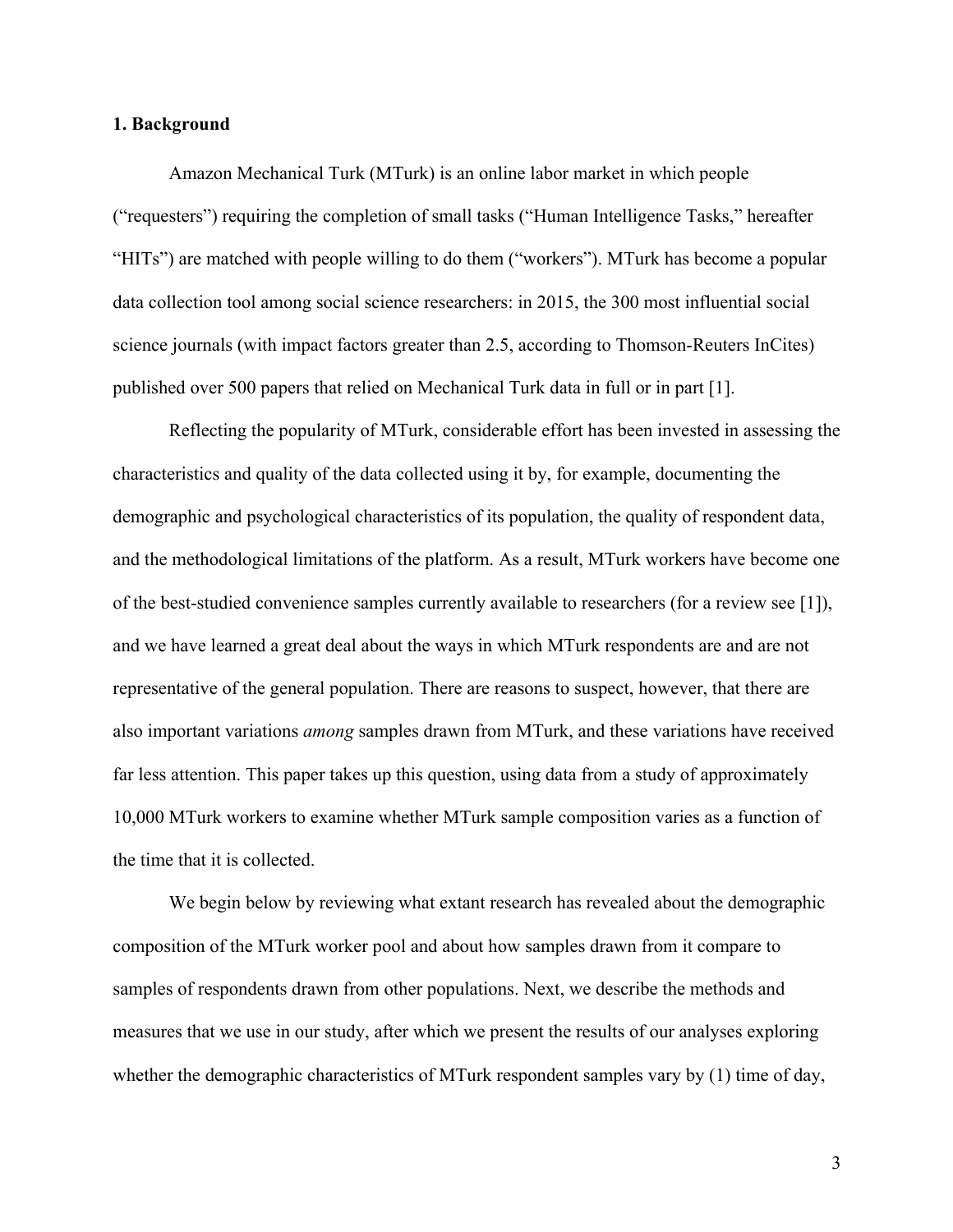(2) day of week, and (3) serial position (i.e., whether a respondent completes the survey earlier or later in the data collection process). We conclude with a discussion about what the temporal variations we uncover suggest about several issues to which researchers using MTurk ought to be attentive.

#### **1.1. How Representative of the General Population are Samples of MTurk Workers?**

The demographic characteristics of samples drawn from MTurk populations - particularly U.S. workers – have been extensively studied. These studies show that most MTurk workers live in the United States and India [2], that MTurk workers are more diverse than many other convenience samples, and that they are not representative of the population as a whole [3]. However, while scholars caution that MTurk samples are typically less representative than commercial web panels that make explicit efforts to provide representative samples [4-6], they also agree that MTurk samples compare favorably in terms of diversity to student samples or community samples recruited from college towns [4,7].

Scholars have also found that differences between the U.S. MTurk population and the U.S. general population parallel differences between samples recruited through other online methods and the U.S. population [3,8,9]. Most significantly, MTurk workers are typically younger than the general population [2,4]. MTurk workers therefore also differ from the population as a whole in ways that correlate with age and cohort differences. For example, MTurk workers tend to report that they have more years of formal education and that they are more liberal [4,5], less likely to be married [4,10], and more likely to identify as lesbian, gay or bisexual (LGB) [10-12]. MTurk workers also tend to report lower personal incomes and are more likely to be unemployed or underemployed than members of general population [10,11].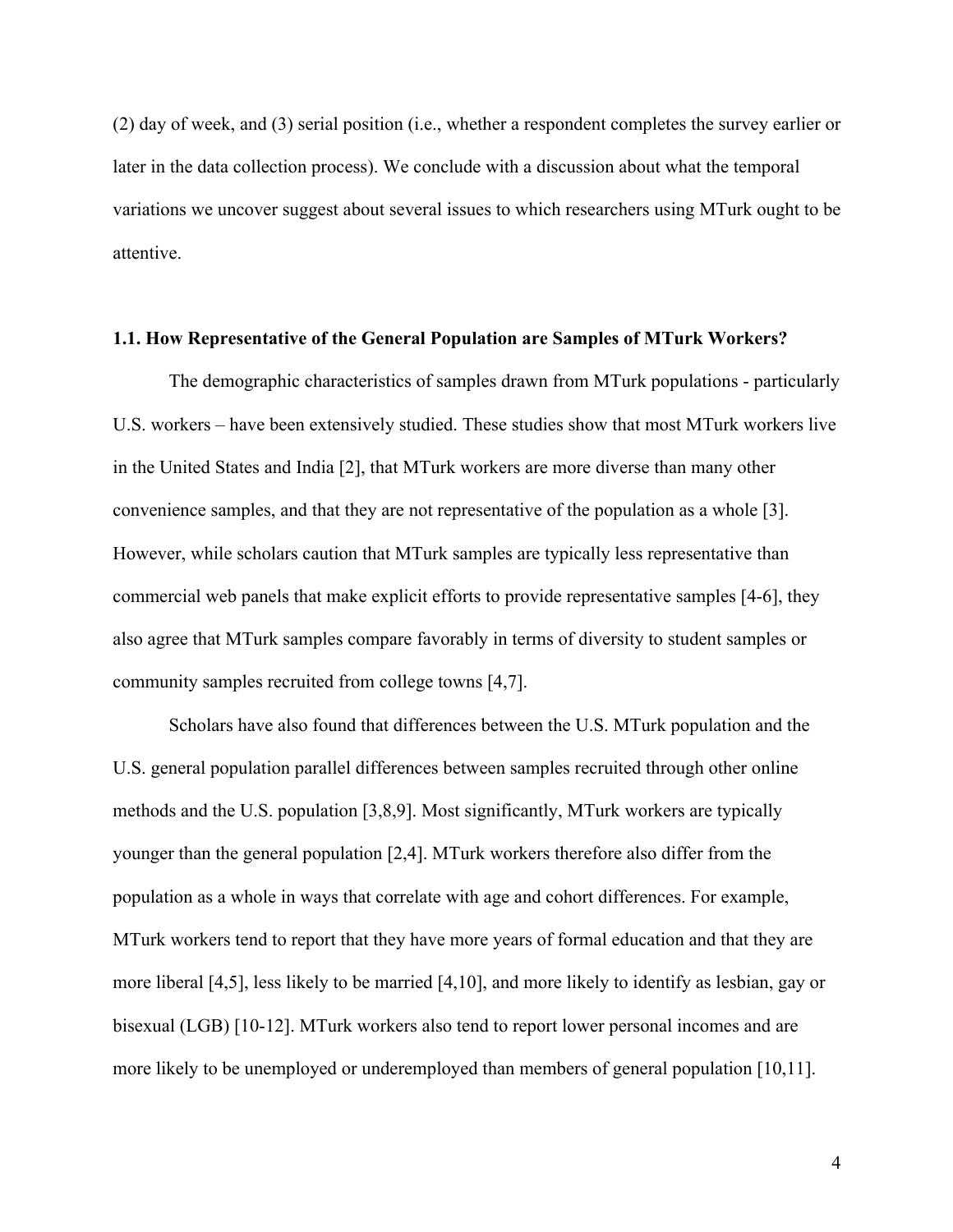Whites and Asian Americans are overrepresented within MTurk samples, while Latinos and African Americans are underrepresented [4]. These latter differences may reflect the "digital divide" in which internet access (particularly high speed internet) varies across racial and economic groups [3].

#### **1.2. Are Samples of MTurk Workers Representative of MTurk Workers?**

While the forgoing research makes clear that the MTurk population is not representative of the population as a whole, there are also reasons to suspect that samples recruited from MTurk are themselves not representative of the *MTurk* population as a whole. Significant differences in the demographic characteristics are occasionally observed. For example, the proportion of female respondents differed by about 10% across two studies that each recruited several thousand participants [1]. Some of this variation is likely the result of self-selection biases, as participants in MTurk research likely self-select into studies that interest them (for a discussion see Couper [13]).

Anecdotal evidence suggests that MTurk sample composition might also be influenced by the fact that workers share information about available studies and that reputation effects might lead workers to gravitate towards (and to avoid) particular requestors [14]. Indeed, there are several online communities dedicated to publicizing or discussing particular tasks or surveys posted to MTurk and to rating various dimensions of the requesters who publish these tasks.<sup>1</sup> Design choices that are exogenous to a study itself may also inadvertently influence sample composition. The effects of such choices are of particular interest to researchers because they are both within their control and typically irrelevant to the substance of the studies themselves.

Extant evidence about intertemporal variation is suggestive but limited by small sample

<sup>&</sup>lt;sup>1</sup> See, for example, Turker Nation, Turkopticon, MTurk Grind and Reddit's HITsWorthTurkingFor.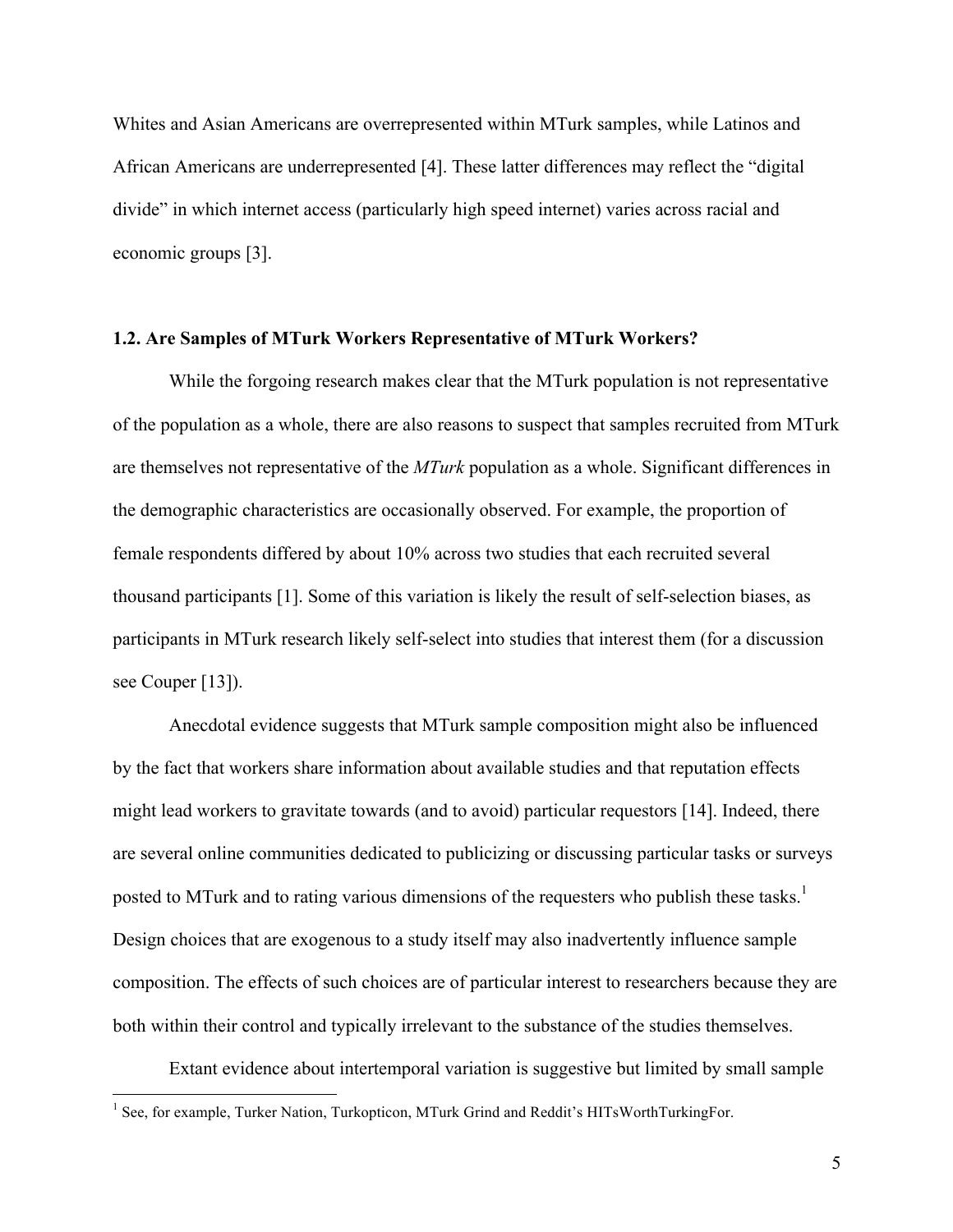sizes. Comparing samples of about 100 participants obtained within two different studies, Komarov and colleagues [15] observed that compared to workers recruited later in the evening, workers recruited during the daytime were older, more likely to be female, and less likely to use a computer mouse to complete the survey (suggesting that they were completing surveys using mobile devices instead of computers). In a study using a more systematic but nonetheless still small sample, Lakkaraju [16] compared the gender, income, education and age of 700 workers across different times and days, finding that only gender varied as a function of the day a given HIT was posted.

Another possible source of temporal variation among participants might be observed between those who complete a research study early or later in the data collection process (referred to here as serial position effects). Changes in sample composition between "early" and "late" responders have been observed in other modes of data collection including both mail and email surveys, which seem to be a function of how difficult it is to recruit particular populations of respondents (for a review see [17]). In general, people of color are underrepresented among early respondents, as are men [17-19], younger people, and people with fewer years of formal education [19] (for a discussion see [17]). Examinations of lab studies also show that sample compositions can vary over time. For example, women [20] and students with high GPAs [21,22] are more likely than men and students with lower GPAs to participate in lab studies at the beginning of the semester. Personality variables also influence when students complete lab studies, with participants who report that they are less extraverted, less open to experience, and more conscientious more likely to respond at the beginning of the semester than their more extroverted, open, and careless counterparts [22].

Investigating whether samples vary dynamically is critical because researchers tend to

6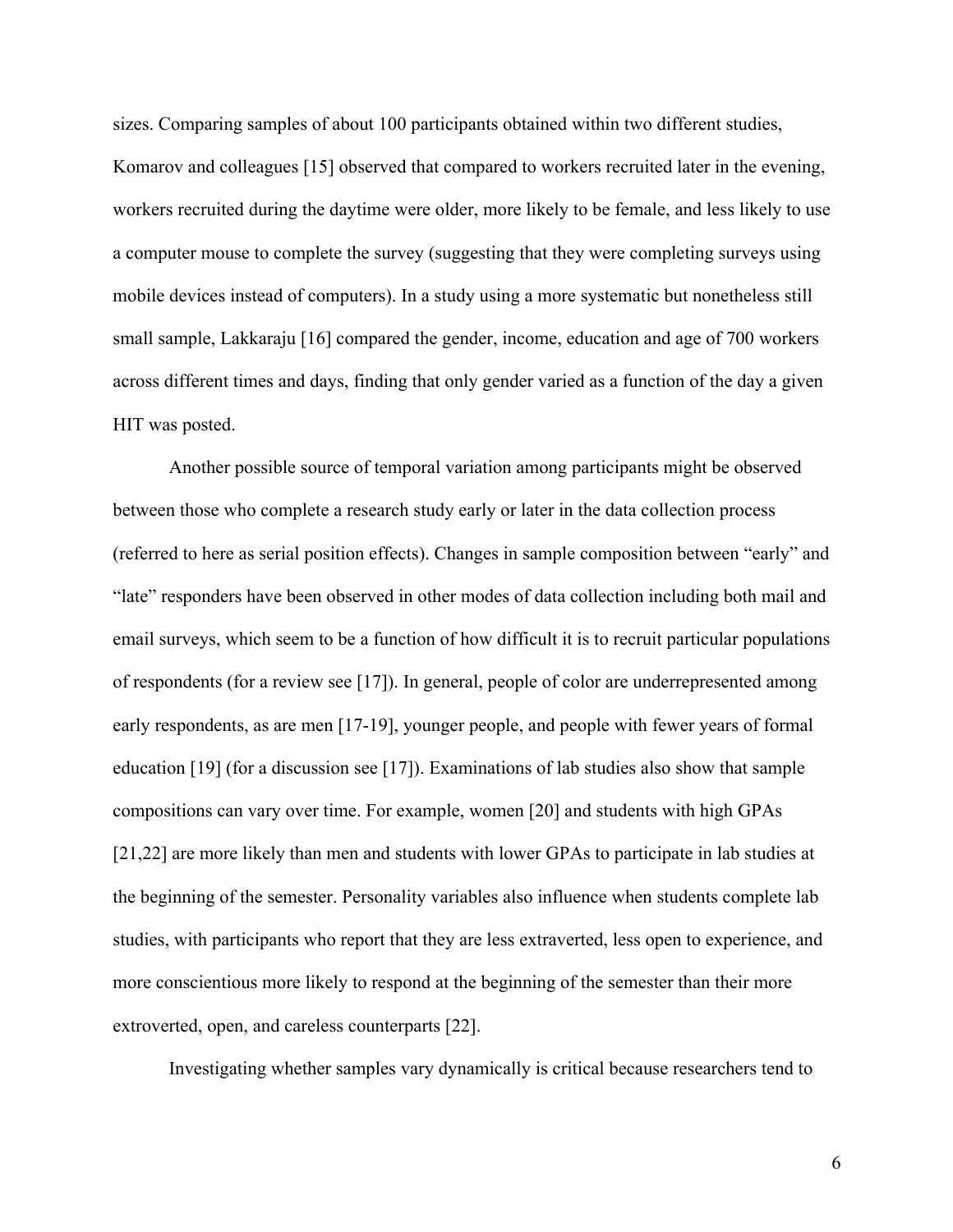recruit small samples for their research [23]. Further, most of the existing studies of the characteristics of MTurk workers rely on relatively small samples ( $N \sim 500$ ) that capture only a small proportion of the approximately 16,000 active MTurk workers [24], calling into question whether they can be used as the basis for general claims about the MTurk worker pool. If researchers also prevent workers from completing multiple experiments (as they should; see Chandler et al [14,25]), sample composition is also likely to vary systematically across experiments, compromising both the reliability and validity of their studies and complicating efforts to reproduce findings.

#### **2. Method**

To explore whether MTurk worker demographics vary intertemporally, we crafted a brief HIT (average completion time was approximately five minutes) that contained demographic questions that are of interest to scholars across an array of disciplines. Our central goal was to explore whether the demographics of MTurk worker samples vary based on the day of the week and the time of day that a HIT is posted. We also sought to examine differences based on the serial position in which respondents complete they survey. We first posted our HIT on March 19, 2015 and data collection concluded on May 14, 2015, so it was active for a total of 56 days (or 8 weeks). We began by posting the HIT twice daily, at 3pm and 10pm EST. After the first week we added a third posting at 10am.

Only U.S. based workers with a HIT acceptance ratio (HAR) greater than 95% who had completed at least 50 HITs were eligible to participate. We selected workers with a 95% HAR because this subsample of workers has been shown to result in higher quality data [26] and, in our experience, to be favored by researchers. The relatively low minimum requirement of 50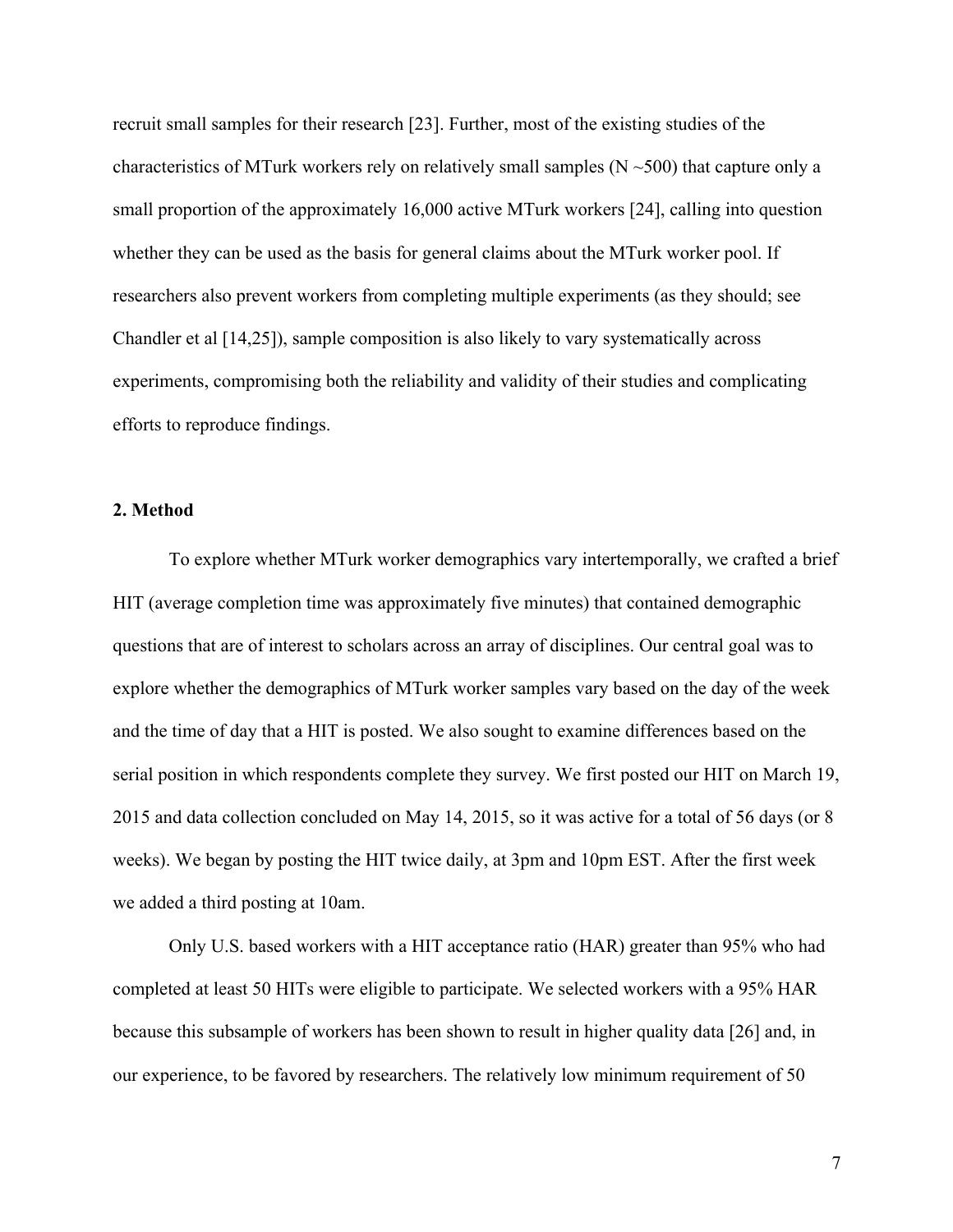completed HITs was adopted to ensure that workers with a wide range of experiences were eligible to complete the HIT. We prevented workers from completing this survey more than once across the entire fielding period. For the first three weeks, workers were paid \$0.25 to complete the survey. For the remainder of the fielding period, workers were paid \$0.50 to increase the completion rate. This latter pay rate is consistent with minimum acceptable pay norms of \$0.10 per minute. By the end of the study, we had posted the HIT 162 times and sampled 9,770 unique respondents.

#### **3. Measures**

To understand the contours of the MTurk worker pool, our study included questions about a number of demographic variables that are of interest to a wide social science audience. We also included several measures that are of interest to particular groups of researchers, including the "Big Five" personality factors (popular among psychologists), party identification and political ideology (of interest to many political scientists), and several measures that allowed us to identify members of hard-to-reach populations (such as lesbian, gay, bisexual, and transgender -- or LGBT -- people) so that we could recruit them for future studies.

As a condition of participation, subjects had to be at least 18 years old and U.S. residents. Thus, at the very beginning of the study we collected measures of age and the U.S. state in which the respondent resides. Participants were then asked to report demographic information including their highest level of education, current employment status, and current occupation. We also asked a series of questions about their current relationship status, sexual orientation, sex assigned at birth, and current gender identity. In addition, we asked questions about household size, race and ethnicity, household income, religious denomination, how often they attend religious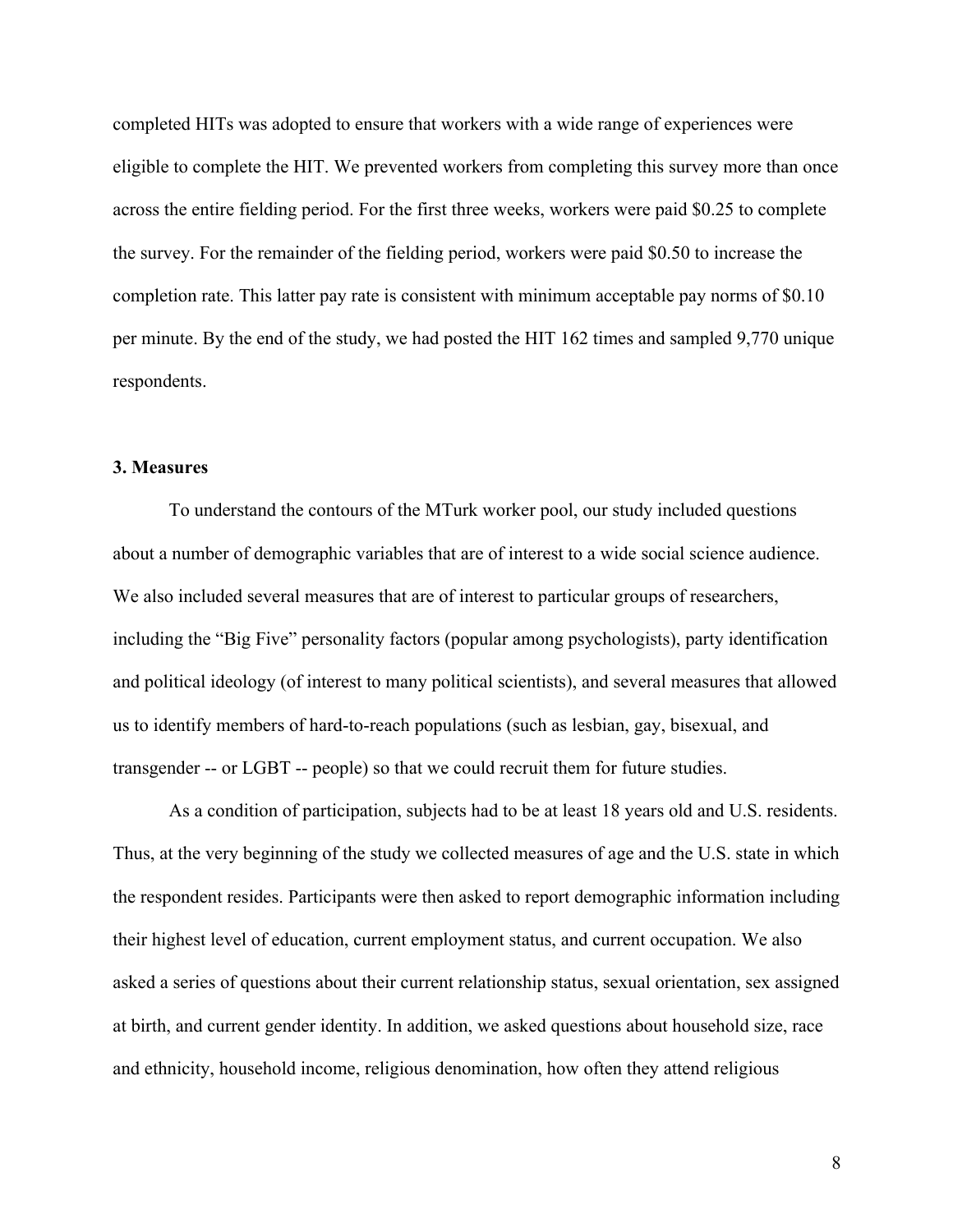services, and self-perceived socioeconomic status (see [27,28]). We also asked about respondents' contact with lesbian, bisexual, and gay people, contact with transgender people, and the contexts in which respondents knew LGBT people.

We also included a series of questions intended to measure the "Big Five" personality factors. The "Big Five" is among the most widely accepted taxonomy of personality traits within psychology (for a review, see John & Srivastava [29]), and conceptualizes personality as consisting of five bipolar dimensions: Openness, Conscientiousness, Extraversion, Agreeableness, and Neuroticism. To operationalize these dimensions, we use the "Ten Item Personality Index," or TIPI -- a ten item measure of these dimensions that has been shown to have adequate reliability [30; please see supplementary materials for a full list of questions and exact wordings].

Finally, using a database of over 100,000 submitted HITs (reported in Stewart et al [24]), we were able to identify the number of HITs each worker had completed and used this information to estimate their prior experience completing MTurk surveys. This measure allows us to analyze potential temporal variations in workers' levels of experience (see [25]).

#### **4. Results**

#### **4.1. Characteristics of the MTurk sample**

Tables 1-4 present summary data about the entire sample and data for participants in the first two batches. The entire sample represents the largest sample of MTurk workers we are aware of, and likely measures about two thirds of the active worker population [24]. The sample size of the first two batches  $(N=438)$  approximates a sample slightly larger than those typically used in behavioral science research [23]. The demographic data are reported in Table 1.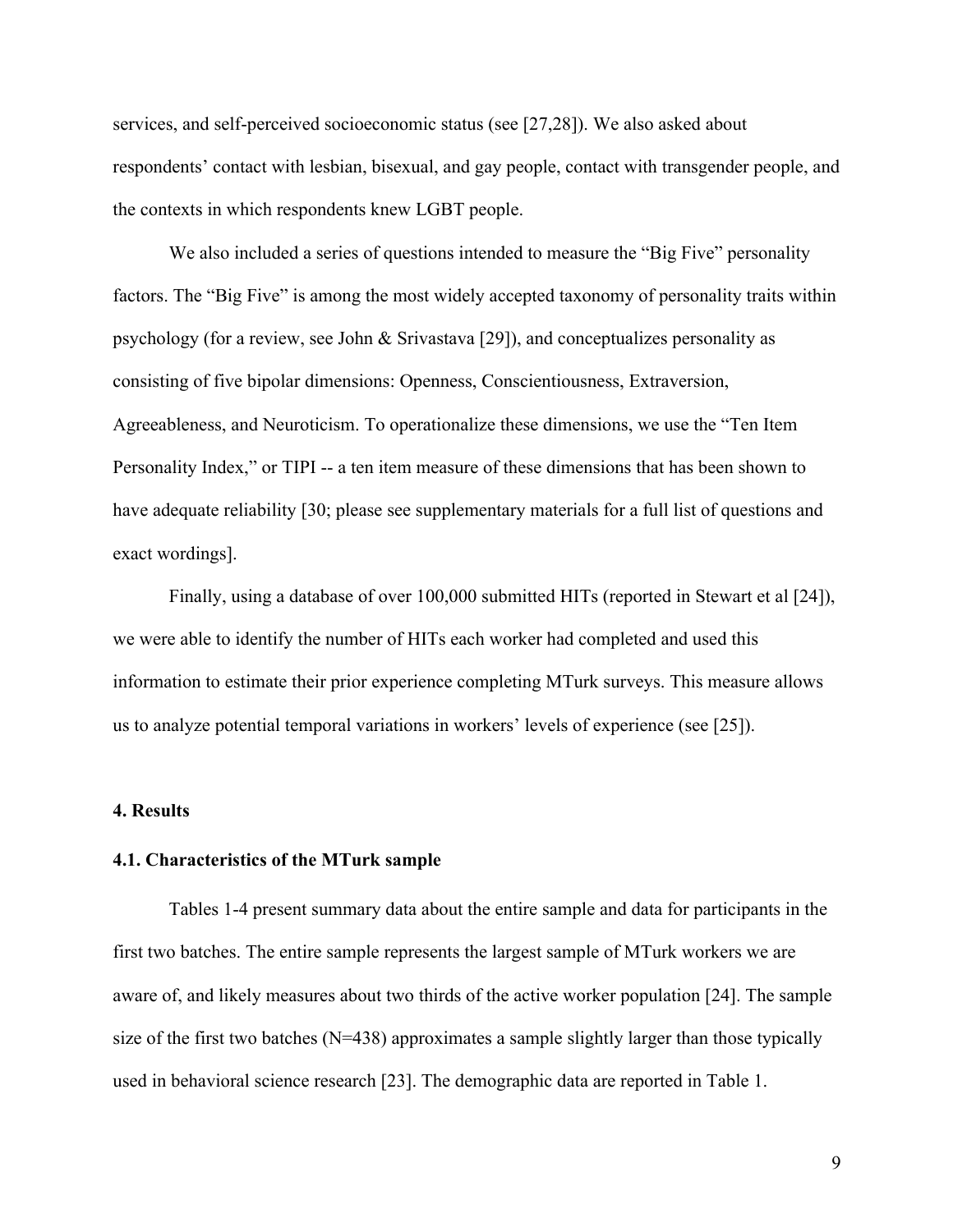Differences between this sample and the U.S. population as a whole are generally consistent with those reported in previous analyses of smaller surveys [2,4,7,10]. For example, the workers in our sample are younger and whiter than the U.S. population as a whole. Workers residing in the Eastern Standard Time Zone are overrepresented compared with those in other parts of the U.S. This variation is likely because the times that HITs were posted aligned most closely with the times that workers in the time zone were likely to be active.

The socioeconomic characteristics of the workers in our sample are summarized in Table 2. Respondents to our survey generally reported more years of formal education than the population as a whole. Although Americans residing in the wealthiest households are underrepresented in our data, household income was much closer to the median US income than would be expected from previous measurements of individual worker income [2,4]. A portion of this difference is likely due to the fact that 16.5% of the respondents in our sample are under 30 and living with someone at least 18 years older than they are, suggesting that our sample includes a disproportionate number of millennials with low individual income but who are living with their higher income parents. The proportion of people working full time in this sample is roughly ten percent higher than the proportion reported in Shapiro et al's 2013 study [10], suggesting that improving labor conditions may have also contributed to the higher income of the respondents in our study.

Relationship status and characteristics of respondents are summarized in Table 3, and reveal that approximately a third of respondents are married and that a third are single. As has been observed in other studies of other MTurk workers [10-12], the proportion of lesbian, gay, and particularly bisexual respondents is higher than it is in the US population as a whole. This is likely because online populations are disproportionately young, and younger people are also

10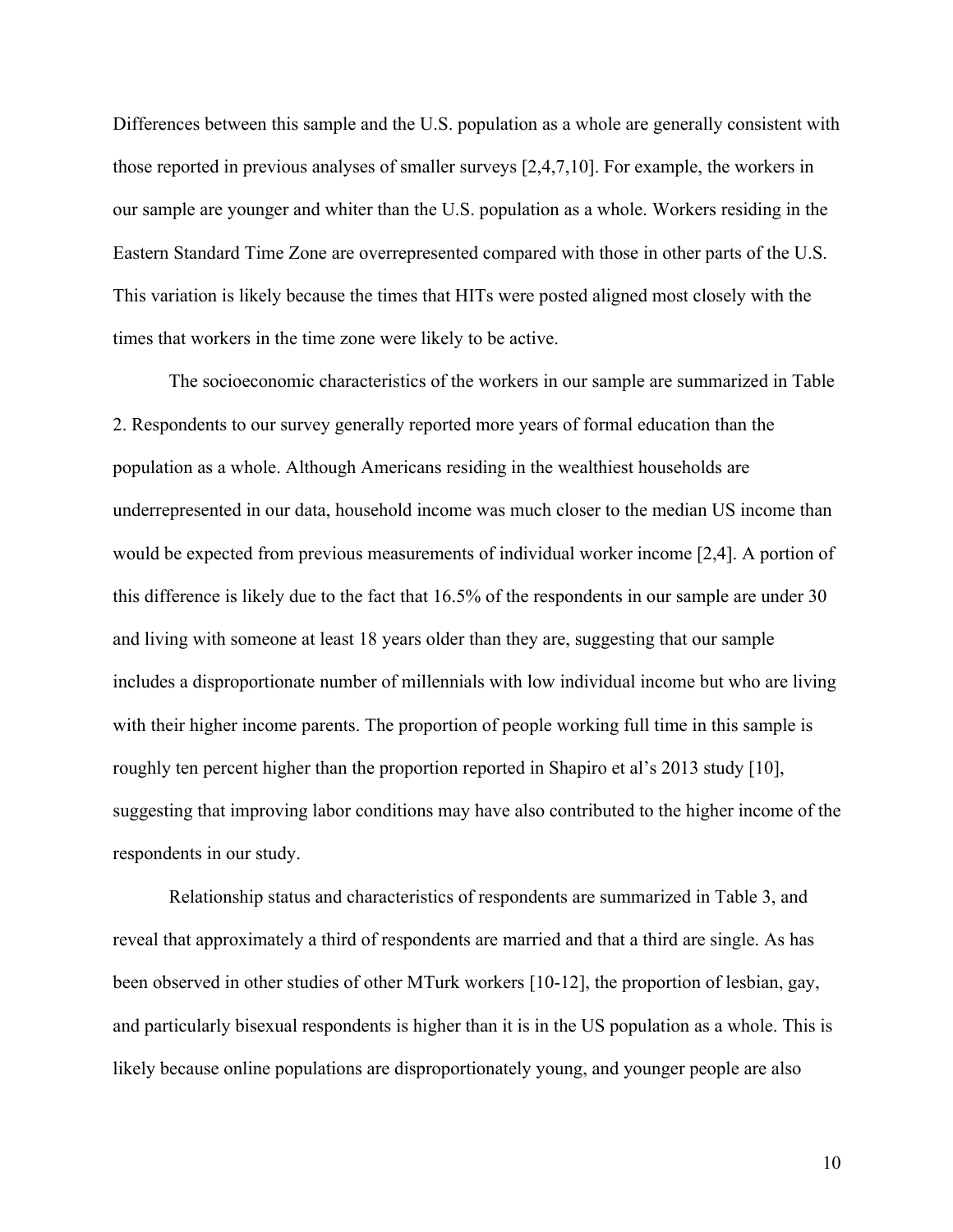more likely to identify as LGB [31,32].

Finally, summary statistics for the attitudinal and personality measures are summarized in Table 4. Consistent with earlier research, workers were more likely to identify as Democrats than are members of the general population [4,5]. Relatively few workers identified as religious, and reported rates of church attendance are generally low. Relative to normed data obtained from a large convenience sample of Internet users [33], MTurk workers were about two thirds of a standard deviation less extraverted, about a third of a standard deviation less open to new experiences, and only slightly less agreeable, conscientious, or emotionally stable.

The vast majority (92.5%) of participants in our study completed the survey on a computer, while only 4.5% of participants completed the survey using a tablet, 2% using a phone, with the remaining using other devices (such as game consoles) or devices that could not be identified. Rates of mobile device use are somewhat lower than have been noted in other online panels [34,35].

#### **4.2 Demographic Differences by Time of Completion**

The focus of our investigation is to determine whether the composition of the MTurk worker pool varied across days of the week, across times of day, or across the serial order in which they participated -- that is whether those who were first to complete the survey differed from those who complete the survey later. To determine whether any such deviations are evident in our sample, we looked for variations within the following variables: age, gender identity, education, employment, household income, household size, Latino ethnicity, socio-economic status, sexual orientation, relationship status, party identification, religion, and religiosity. Our survey design allowed respondents to identify as more than one race, so we treated each racial category (White, Black or African American, Asian American, American Indian or Alaskan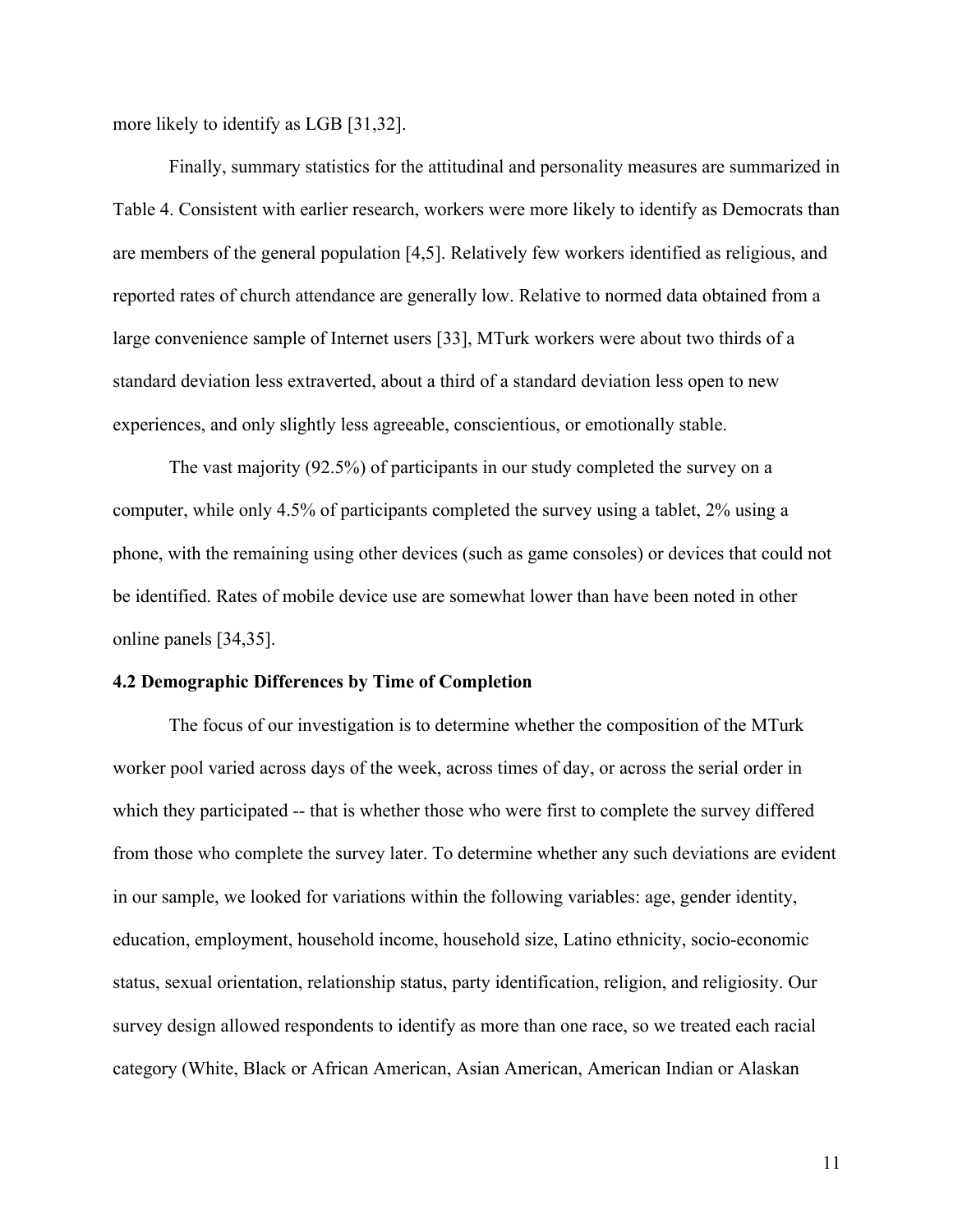Native, Native Hawaiian or Pacific Islander or Other) as a single binary variable. We also looked for differences in the Big 5 personality traits: extraversion, agreeableness, conscientiousness, emotional stability, and openness. Finally, we estimated each worker's prior experience by recording the total number of times they appeared in the dataset of completed HITs (described above; [24]). When several variables examining the same topic were likely to be highly correlated (e.g., political ideology and party affiliation), only one was selected for analysis. To further reduce the number of comparisons, some response options were collapsed into broader categories (e.g. religious identifications). In total, given the coding, we ended up with 30 different variables.

For all continuous, ordinal, and binomial variables, generalized linear modeling (GZLM) was used to regress the day of the week and time of day the batch was posted (categorical variables) on the variable of interest. The serial position of the batch within the data collection run was included as a continuous variable. A dichotomous variable representing the amount of compensation was included to control for possible effects of increasing payment part way through the study. Continuous dependent measures were treated as linear effects, except for worker experience (i.e. the total number of MTurk HITs already completed), which was modeled using a negative binomial distribution. This approach was adapted to multinomial regression to evaluate differences in religion, as SPSS' implementation of GZLM cannot be used for multinomial variables.

Including so many independent and dependent variables brings with it the risk of false positives. To mitigate this risk, we limited the limit the number of comparisons by not including interactions in the model. We also limited the comparisons of each time or day to the grand mean for all times and days (rather than to individual comparisons against all other days or times). For

12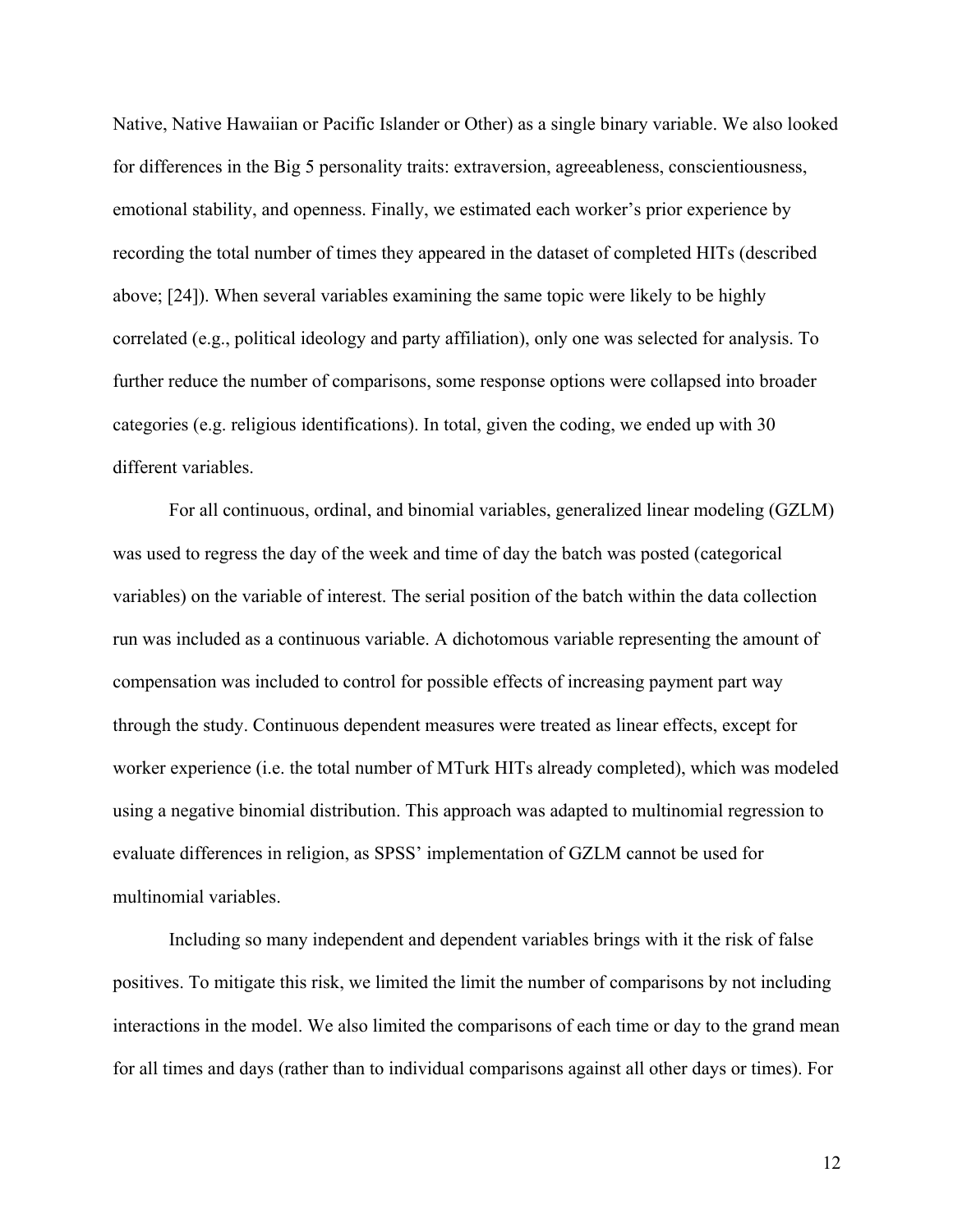example, we compared the mean percentage of college graduates in batches posted on Tuesdays to the mean percentage of college graduates in all batches (including Tuesdays). While we took steps to limit the number of comparisons, this analysis strategy still led to a total of 12 significance tests for each of the 30 variables, for a total of 360 comparisons.

Concerned about the possibility of alpha inflation from so many significance tests on a large sample, we took several additional steps to reduce the potential for false positives. First, we set the alpha criterion at 0.01 instead of the more typical liberal alpha criterion at 0.05 that is typically used. Second, we used the Benjamini-Hochberg adjustment [36] to hold the false discovery rate across all comparisons constant at .01. Following these adjustments, no results with an unadjusted p-value above .00084 are reported as statistically significant, and of the significant results that we report, fewer than four are likely to be false positives observed by chance alone.<sup>2</sup> Table 5 includes the 25 statistically significant differences among our 360 comparisons.

**4.2.a. Time of day effects.** Of our 90 time-of-day comparisons, we found 10 instances in which attributes of subjects recruited at a particular time of day differed significantly from the grand mean.<sup>3</sup> These differences generally reflected linear trends in the composition of the MTurk workforce throughout the day.

As we might expect, one of the most pronounced consequences of posting at different times was variation in the proportion of workers from different time zones. People in earlier time zones were more likely to complete HITs posted at  $10 \text{am } (\beta = -16 \text{ Wald } \chi^2 = 74.10, p < .0001, d$ = .17). Conversely, people in later time zones were more likely to complete HITs posted at 10pm  $(\beta = .13 \text{ Wald } \chi^2 = 70.01, p < .0001, d = .17)$ . As an illustration of the consequences of this shift,

 $2$  The Benjamini-Hochberg adjustment does not identify specific false positives, but rather holds the number of false positives across many tests to a specified level.

Three times of day (10am, 3pm, 10pm) by thirty demographic variables produces ninety comparisons.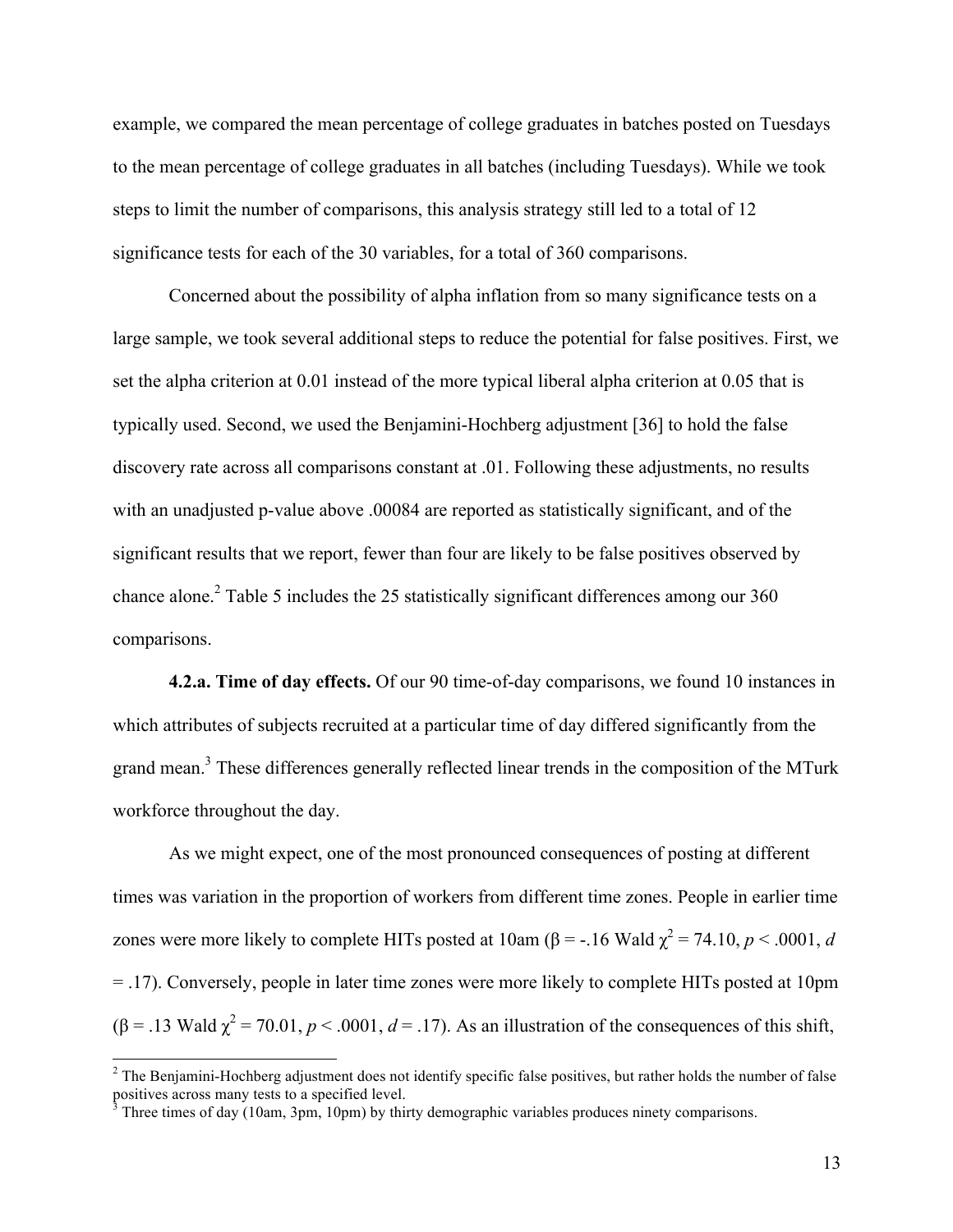56.8% of respondents at 10am Eastern Time were from the U.S. Eastern time zone while only 10.9% of workers were from the Pacific time zone. In contrast, 48.6% of workers at 10pm Eastern Time reside in the U.S. Eastern time zone, while 18.9% of workers were from the U.S. Pacific time zone.

The time of day is also related to the proportion of workers completing the survey on smartphones. Workers completing the survey later in the day were more likely to do so using cellphones than those responding earlier ( $\beta$  = .014 Wald  $\chi^2$  = 18.37, *p* < .001 *d* = .09), with 5.8% of HITs posted at 10pm submitted from mobile phones as compared to 3.7% of HITs submitted during the rest of the day. This effect remained significant when controlling for time zone.

The proportion of single workers increased linearly throughout the day from 29.1% at 10am to 32.2% at 3pm to 34.9% at 10pm. The proportion of single workers was significantly lower than average at 10am (β = -.03 Wald  $\chi^2$  = 16.69) and significantly higher at 10pm compared to the average ( $β = .03$  Wald  $χ² = 16.68$ ,  $ps < .001$ ,  $d = .08$ ). This effect remained significant after controlling for time zone.

The proportion of Asian American respondents also increased over the course of the day, growing from 5.9% at 10am to 7.6% at 3pm to 9% at 10pm. The proportion of Asian Americans was significantly lower than average at 10am ( $\beta$  = -.015 Wald  $\chi^2$  = 16.09) and significantly higher than average at 10pm ( $\beta$  = .016 Wald  $\chi^2$  = 16.13, *ps* < .001, *d* = .08). This effect was no longer significant, however, when controlling for time zone, suggesting that it was a function of the fact that Asian Americans are more likely to live on the west coast.

In addition, workers recruited at 10pm reported being less conscientious than those completing the survey earlier in the day ( $\beta$  = .06 Wald  $\chi^2$  = 12.57, *p* < .001, *d* = .07), as the mean conscientiousness reported at 10pm was  $5.27$  (SD = 1.25) as compared to a grand mean of  $5.18$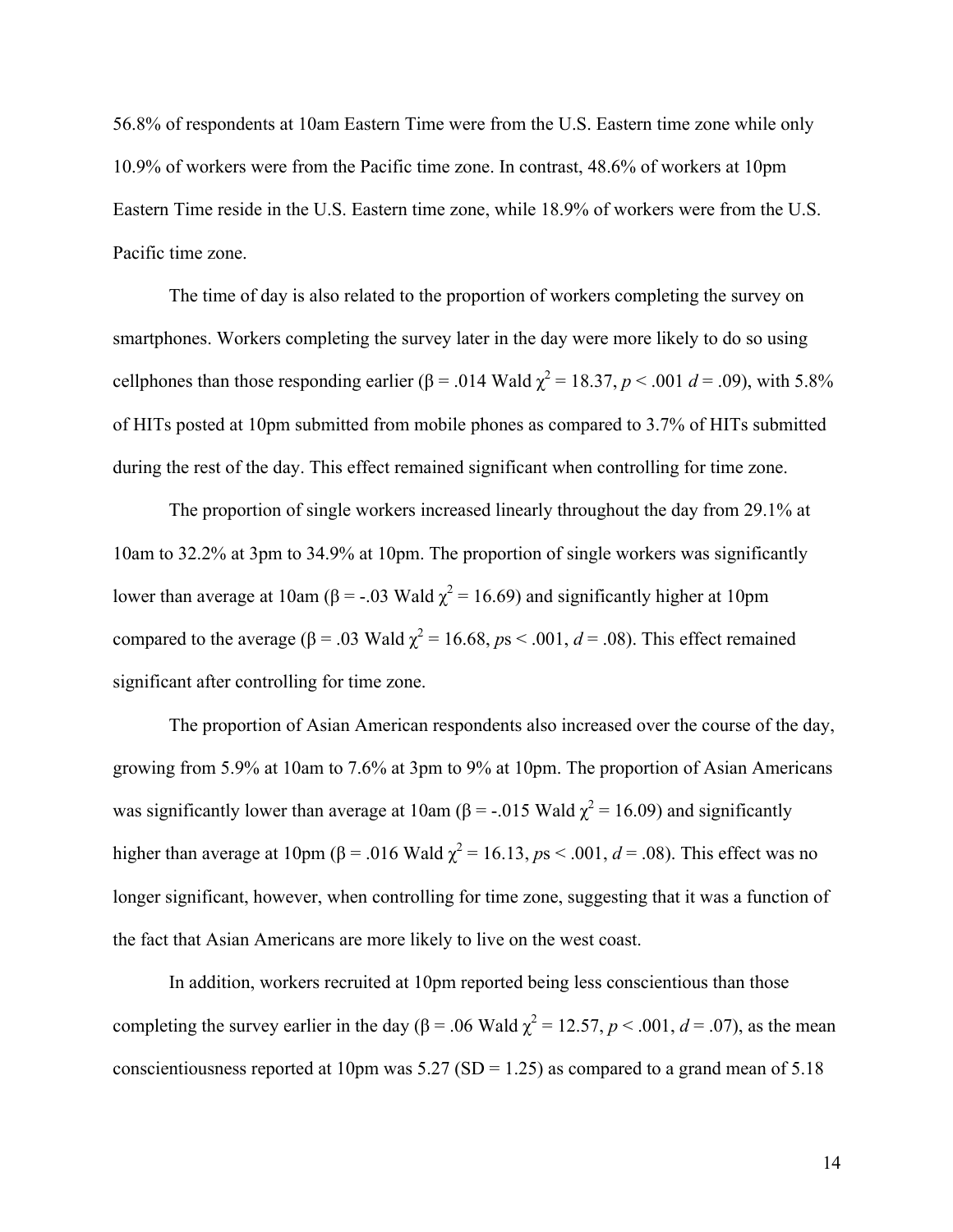$(SD = 1.31)$ . After controlling for time zone, the difference 10pm and the grand mean was virtually unchanged ( $\beta$  = .06 Wald  $\chi^2$  = 11.18, *p* < .001, *d* = .07).

Finally, relative to the grand mean, more experienced workers were more likely to complete HITs in the morning ( $\beta$  = .51 Wald  $\chi^2$  = 37.62, *p* < .0001, *d* = .12). Experience was also negatively related to responding to the survey at night ( $\beta$  = -.50 Wald  $\chi^2$  = 56.93, *p* < .0001, *d* = .15). For example, a typical worker completing the survey at 10am had completed 3.6 HITs (SD  $= 2.12$ ) while a typical respondent completing the survey at 10pm had completed only 2.71 HITs  $(SD = 1.74)$ . These effects remained significant after controlling for time zone.

In sum, MTurk workers who completed our study at 10am are more likely to come from Eastern time zones, less likely to be single, less likely to be Asian American, and are more experienced MTurk workers. Conversely, those completing the survey at 10pm are more likely to live in Western time zones, more likely to be single, more likely to be Asian American, and have less MTurk work experience. Late night workers are also more likely to complete HITs using a phone and report lower levels of conscientiousness than workers recruited throughout the rest of the day. Some of these results (particularly differences in the proportion of Asian Americans) are driven by the proportions of workers from different time zones at different times of day.

**4.2.b. Day of Week Effects.** Of our 210 day-of-week comparisons, we found five instances in which the attributes of subjects recruited on a particular day of the week significantly differed from the sample as a whole.<sup>4</sup>

The average age of respondents varied as a function of the day of the week. The mean age of respondents was  $33.51$  (SD = 11.31). Participants on Wednesday (M = 32.4, SD = 10.78) and Thursday (M = 32.46 SD = 10.67), ( $\beta$  = -1.14 Wald  $\chi^2$  = 15.33,  $p < .001$ ,  $d = .08$  and  $\beta$  = -

<sup>4</sup> Seven days by thirty variables produces 210 comparisons.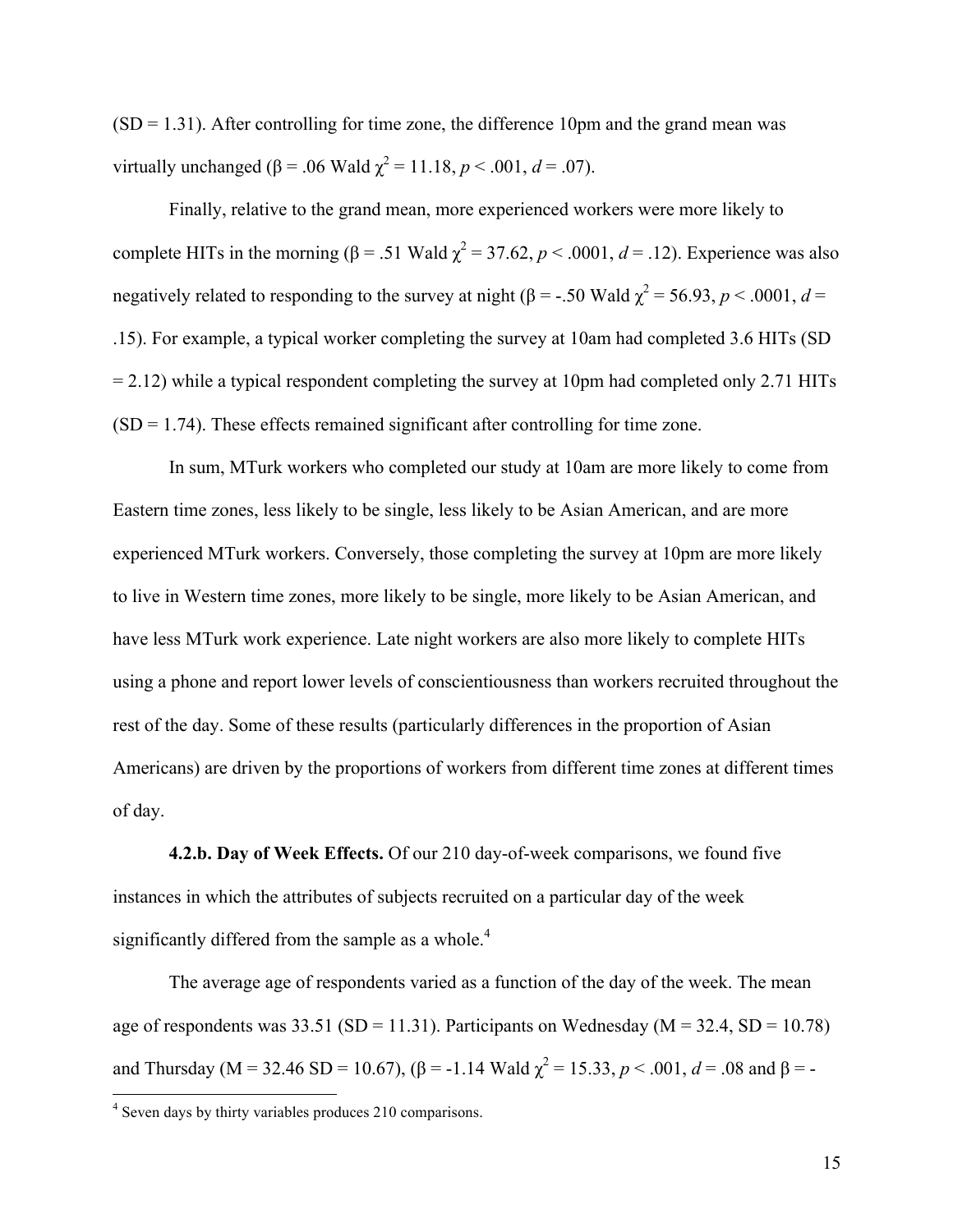1.67 Wald  $\chi^2$  = 47.28, *p* < .0001, *d* = .14, respectively) were somewhat younger than those responding on other days. Respondents completing the survey on Saturday were somewhat older than those doing so during the rest of the week (M = 35.87, SD = 12.47) ( $\beta$  = 2.05 Wald  $\chi^2$  = 42.51,  $p < .0001$ ,  $d = .13$ ).

People completing HITs on Sundays were more likely to be employed full time than those completing the survey on other days ( $\beta$  = .10 Wald  $\chi^2$  = 14.24 *p* < .001, *d* = .08). Workers with full time jobs were more likely to complete HITs posted on Sundays (52% as compared to an average of 48.5% across the total sample), with a corresponding decrease in the proportion of individuals without any formal employment (31.2% as compared to 35.7%). The proportion of workers employed part time remained roughly the same across all days of the week. Asian Americans also made up a substantially larger proportion of the sample on Wednesdays (10.5%) relative to their average for all other days (7.7%) (β = .03 Wald  $\chi^2$  = 12.57, *p* < .001, *d* = .07).

In sum, we find few day of week effects. Younger workers are more likely to complete the survey on Wednesdays and Thursdays, while those doing so on Saturdays are more likely to be older. Asian American workers are more likely to have completed the survey on Wednesdays than on other days of the week, while people employed full-time are more likely to have completed the survey on Sundays.

**4.2.c. Serial Position Effects.** Of our thirty positional comparisons, we found eight instances in which the attributes of subjects recruited earlier during our fielding period significantly differed from their grand means.<sup>5</sup> Workers who completed HITs earlier in the data collection process reported higher levels of emotional stability ( $\beta$  = .003 Wald  $\chi^2$  = 37.44 *p* < .001,  $d = .12$ ), higher levels of conscientiousness (β = .002 Wald  $\chi^2$  = 20.66 *p* < .001,  $d = .09$ ), and higher levels of agreeability ( $\beta$  = .002 Wald  $\chi^2$  = 18.75 *p* < .001, <u>*d*</u> = .09). Participants who

 $<sup>5</sup>$  Thirty demographic variables, treating time as a linear effect by batch number.</sup>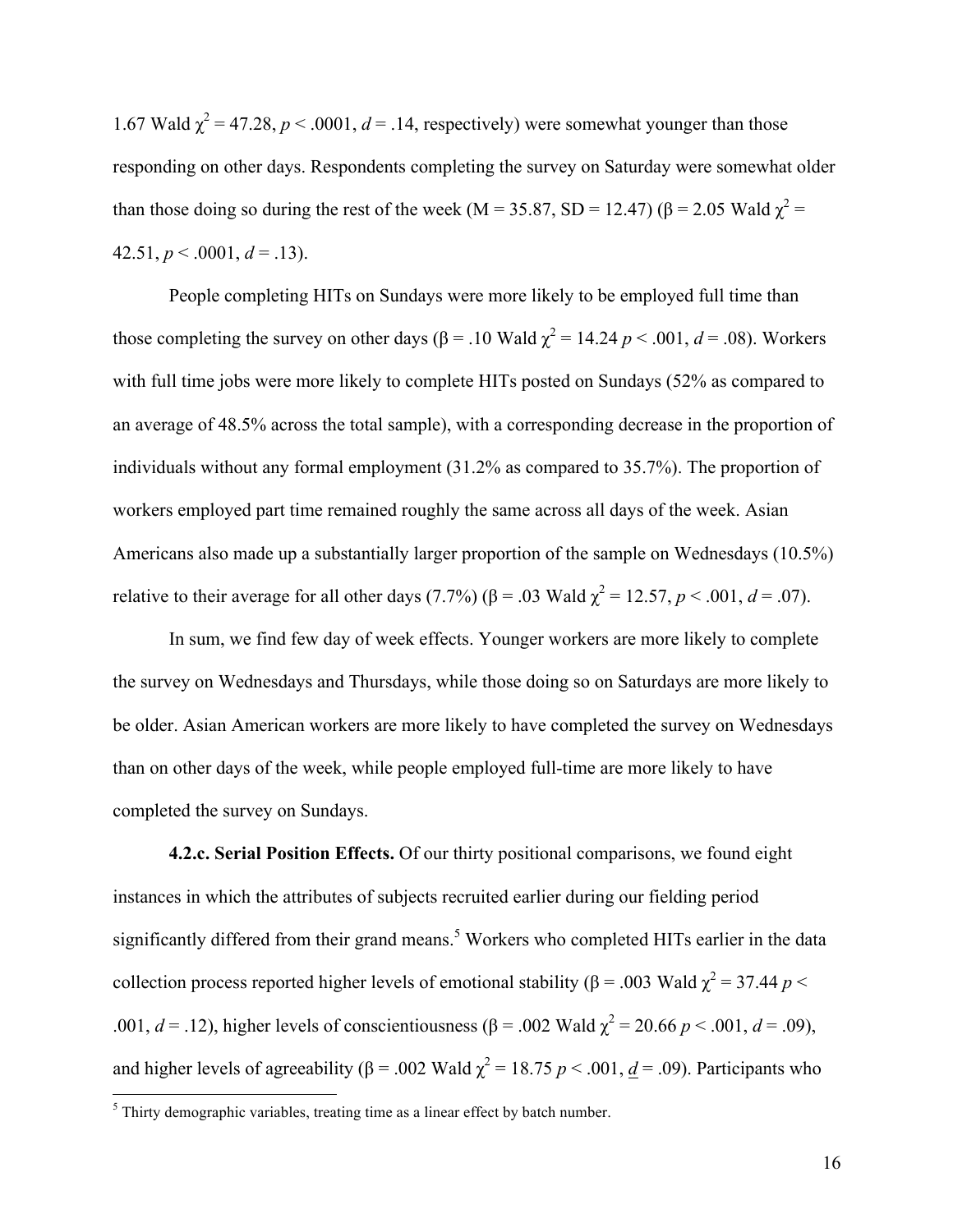completed earlier batches of HITs also tended to be older (β = -.018 Wald  $\chi^2$  = 15.33, *p* < .001, *d* = .08), were more likely to have a full time job (β = .003 Wald  $\chi^2$  = 15.55, *p* < .001, *d* = .08), came from smaller households ( $\beta$  = .002 Wald  $\chi^2$  = 13.32,  $p$  < .001,  $d$  = .08), and were more likely to be male ( $\beta$  = .003 Wald  $\chi^2$  = 12.43, *p* < .001, *d* = .07). Workers who completed HITs sooner were substantially more experienced than workers recruited later in the study ( $\beta$  = -.009 Wald  $\chi^2$  = 405.94, *p* < .0001, *d* = .41). The practical implications of serial position effects are illustrated in Table 6, which includes point estimates of these variables at different points in the data collection run.

**4.2.d. Pay Effects.** Pay effects were included primarily to control for a change in design part way through data collection. Of the thirty payment comparisons, we found evidence of only two characteristics that changed once we offered to pay more. Following the increase in pay, average levels of reported emotional stability increased ( $\beta$  = .187 Wald  $\chi^2$  = 11.73, *p* < .001, *d* = .07), as did average worker experience (β = .31 Wald  $\chi^2$  = 53.17, *p* < .0001, *d* = .15).

#### **5. Discussion**

In this paper we have described demographic characteristics of a large sample of MTurk workers and examined differences across time, day, payment amount, and serial position. Of our 360 demographic comparisons, we found 25 differences (6.9% of tested effects), with effect sizes ranging from  $d = 0.07$  to  $d = 0.41$  (only a small number of which  $-4$  – are likely be due to chance). These findings provide evidence that MTurk samples do vary intertemporally. An important caveat to these findings is that we recruited workers without allowing for replacement -- that is, workers could only participate once. Differences between samples may be larger or smaller if workers are not restricted from participating more than once.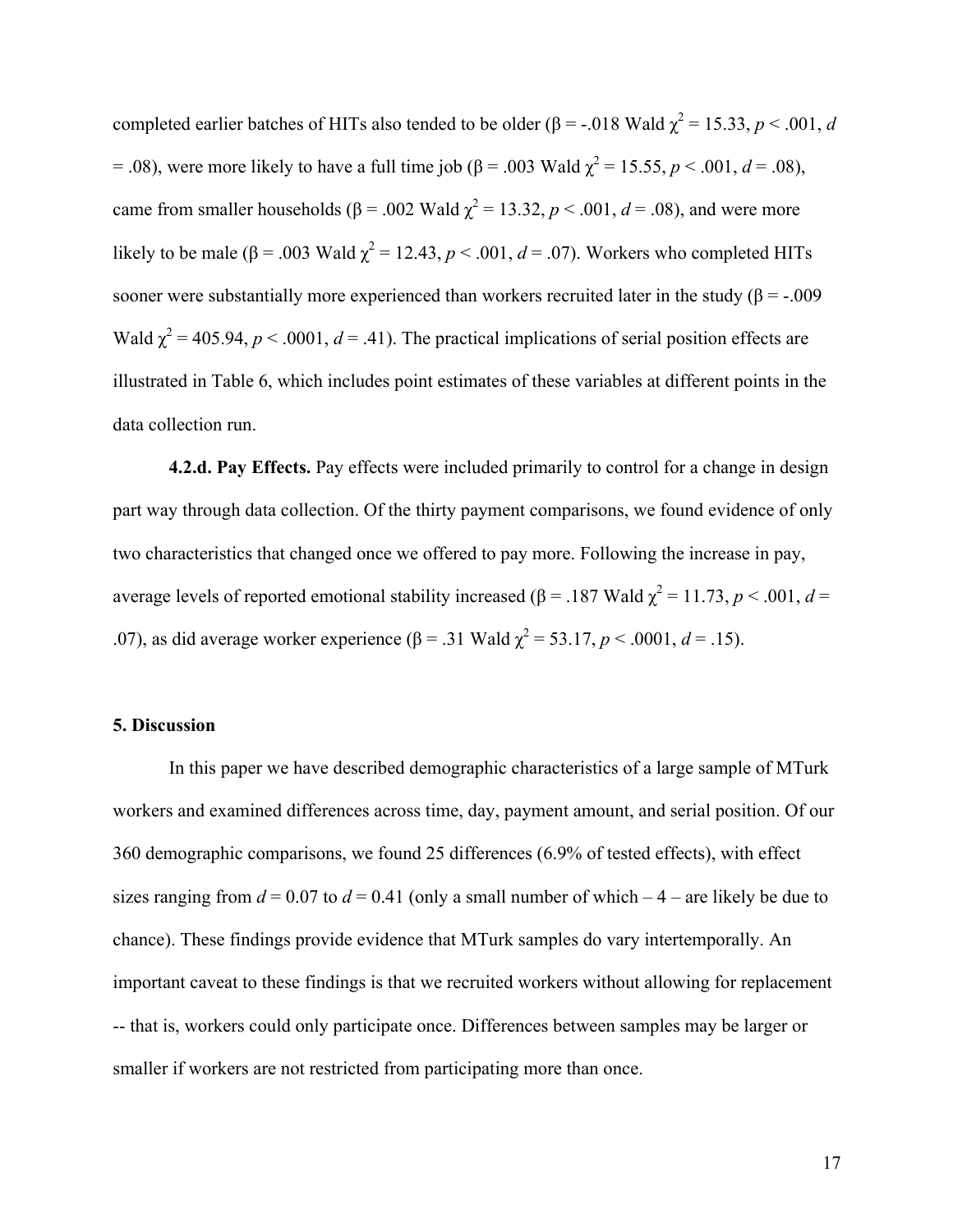#### **5.1 Demographic Differences by Day and Time**

Day of the week influenced few (2%) demographic characteristics, and these effects were small  $(d = 0.07-0.13)$ . To the extent that these effects were detectable, they suggest that samples collected over the weekend are more likely to include older and more fully employed respondents. These differences seem plausible, but the lack of differences across other characteristics suggests that potential day of week effects can be safely ignored.

Time of day resulted in somewhat larger (*d* = 0.07-0.17) deviations on a larger proportion (10%) of measured variables. In almost all cases, these differences represented linear trends in sample composition across the day, and differences become much larger when comparing data collected from samples recruited at 10am as compared to 10 pm. While some of the time differences are intuitive (e.g. differences in worker location), others are less so (e.g. variations in conscientiousness) or contradict prior research (e.g. increased use of mobile devices at night; see also [15]). The large proportion observed differences and suggest that time of day effects might be a fruitful area of future research, especially on variables that are correlated with time zone differences.

The findings regarding time of day are particularly relevant for researchers interested in ensuring geographical diversity in their sample and they suggest several strategies for doing so. This diversity can be increased by posting studies at different times of day, for example, or by targeting recruitment to workers in specific states rather than to US workers as a whole. Other demographic differences are a result of differences in worker activity across the day within time zones (e.g. more single workers at night) and thus also require consideration of when HITs are posted.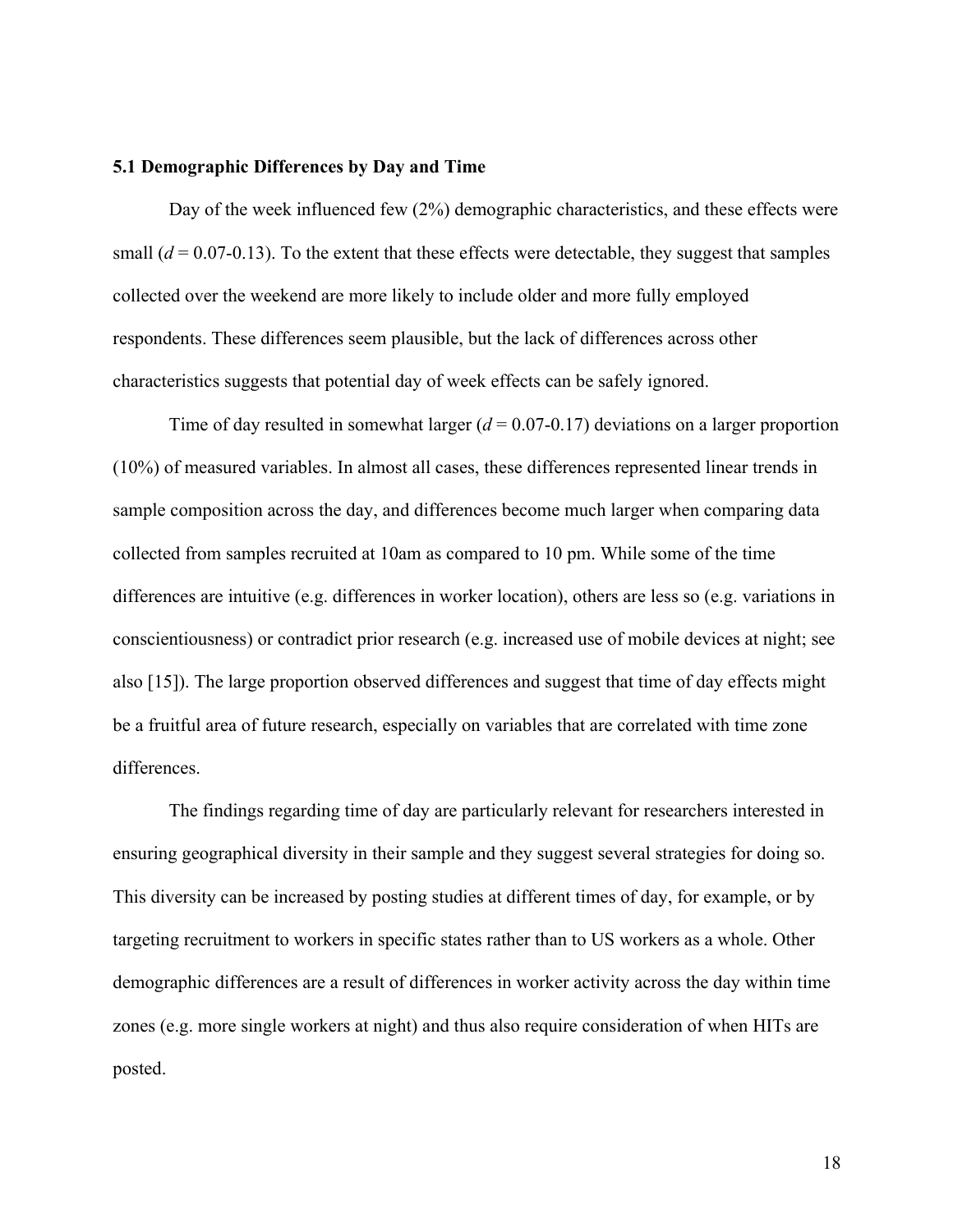Contrary to previous research [15], we found that workers were more likely to use mobile devices late at night (5.8% of HITs posted at 10pm were submitted from mobile phones, compared to 3.7% of HITs submitted during the rest of the day). Mobile device use can have adverse effects on data quality, including increased rates of attrition [37-39] and shorter and fewer open-ended responses [37,40]. As a result, researchers might consider adjusting the time of day at which they post research studies or during which workers are allowed to complete them if they hope to optimize mobile completion.

#### **5.2 Demographic Differences by Serial Position**

The effects of serial position were small but far more extensive than time-of-day and dayof-week effects. Almost 25% of the observed variables exhibited serial position effects ranging in size from  $d = 0.07$  to  $d = 0.12$ , suggesting that the composition of samples changes as sample size increases. Again, some of these findings are intuitive and replicate as we might expect from previous research, such as work that shows that respondents who report higher levels of conscientiousness respond earlier in a study [22]. Other findings are less intuitive (e.g., early responders were more likely to come from smaller households) or even counterintuitive (e.g. early responders were more likely to be men, in contrast to literature showing women are more likely to respond to surveys first [17-19]). Taken together, these findings provide compelling evidence that early responders to web surveys differ from late responders and suggest that serial position effects are also a fruitful area of additional inquiry.

In contrast to other studies that find that women are more likely to respond to requests to complete both mail surveys [18] and web surveys [17] quickly [20,21], we find that the proportion of women increases as data collection progresses. Other findings are more consistent

19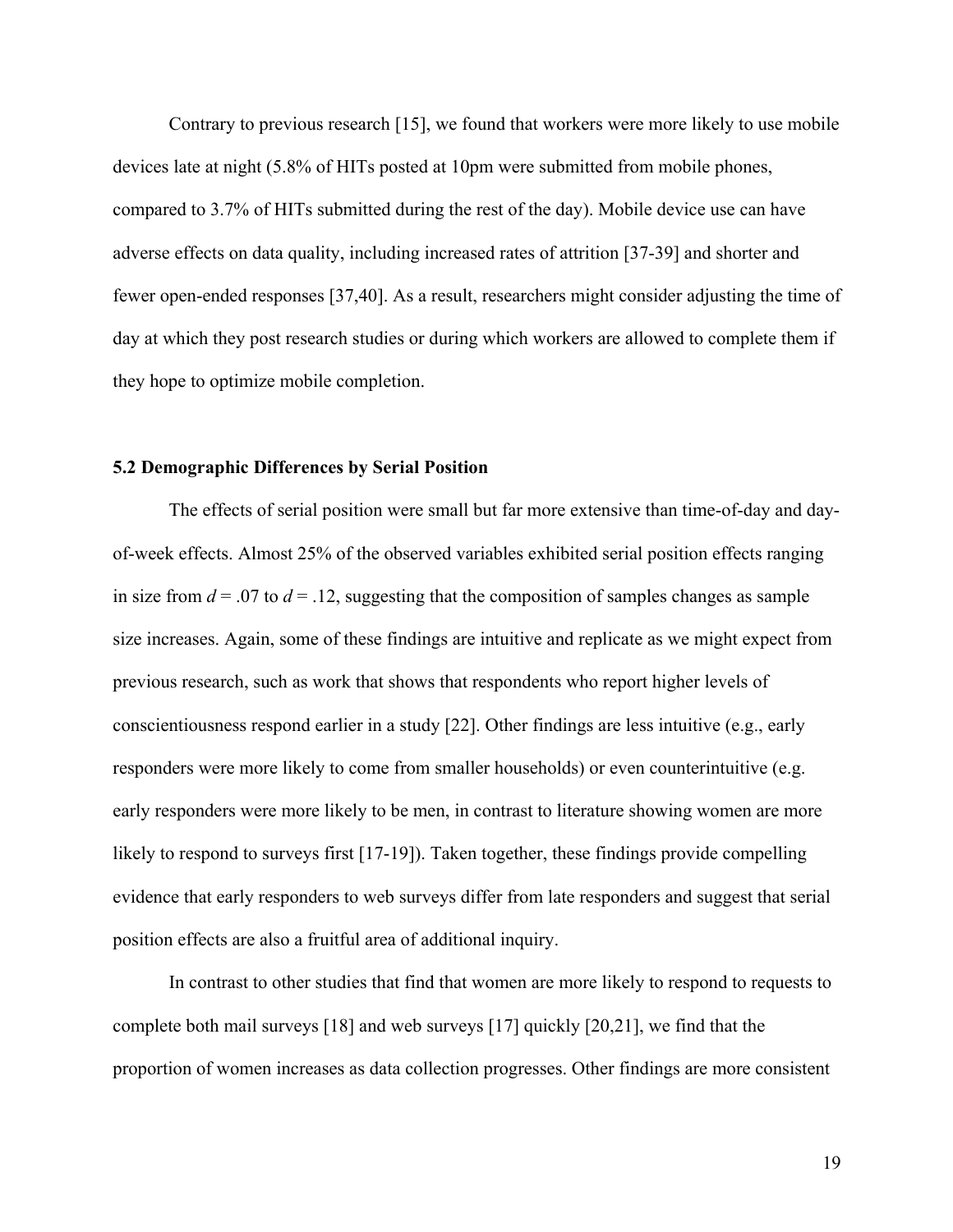with differences between early and late responders observed in other modes of data collection. Early responders in general population samples tended to be older [17,41]. Studies of intertemporal differences in subject pool populations typically find that early responders report higher levels of conscientiousness [20,22]. Thus these latter findings converge nicely with observations in other samples and other modes of data collection.

On a practical level, variations resulting across serial position are relevant to researchers who recruit workers from the available pool without replacement (e.g., to prevent workers from completing the same study twice). Of particular relevance, we found variations in the "Big Five" personality factors as a function of serial position. Workers who completed HITs earlier in the data collection process reported being slightly more emotionally stable, more conscientious, and more agreeable. These traits are associated with and may moderate other psychological variables including political behaviors and attitudes and consequently might bias samples (for an excellent review, see Gerber et al [42]).

Of general interest to all researchers is the possibility that changes in self-reported personality characteristics are accompanied by behavioral changes that influence data quality. Conscientiousness, for example, may be associated with worker care and diligence when completing questionnaires and may therefore also be related to individual completion rates. Agreeableness may be associated with respondents' propensity toward giving socially desirable answers.

Future research could fruitfully examine differences in experimental effect sizes between early and late responders. Serial position-based variation may also be relevant to researchers who use MTurk to recruit members of specific populations. Many of the known differences between Mechanical Turk workers and the general population are exacerbated as sample sizes increase,

20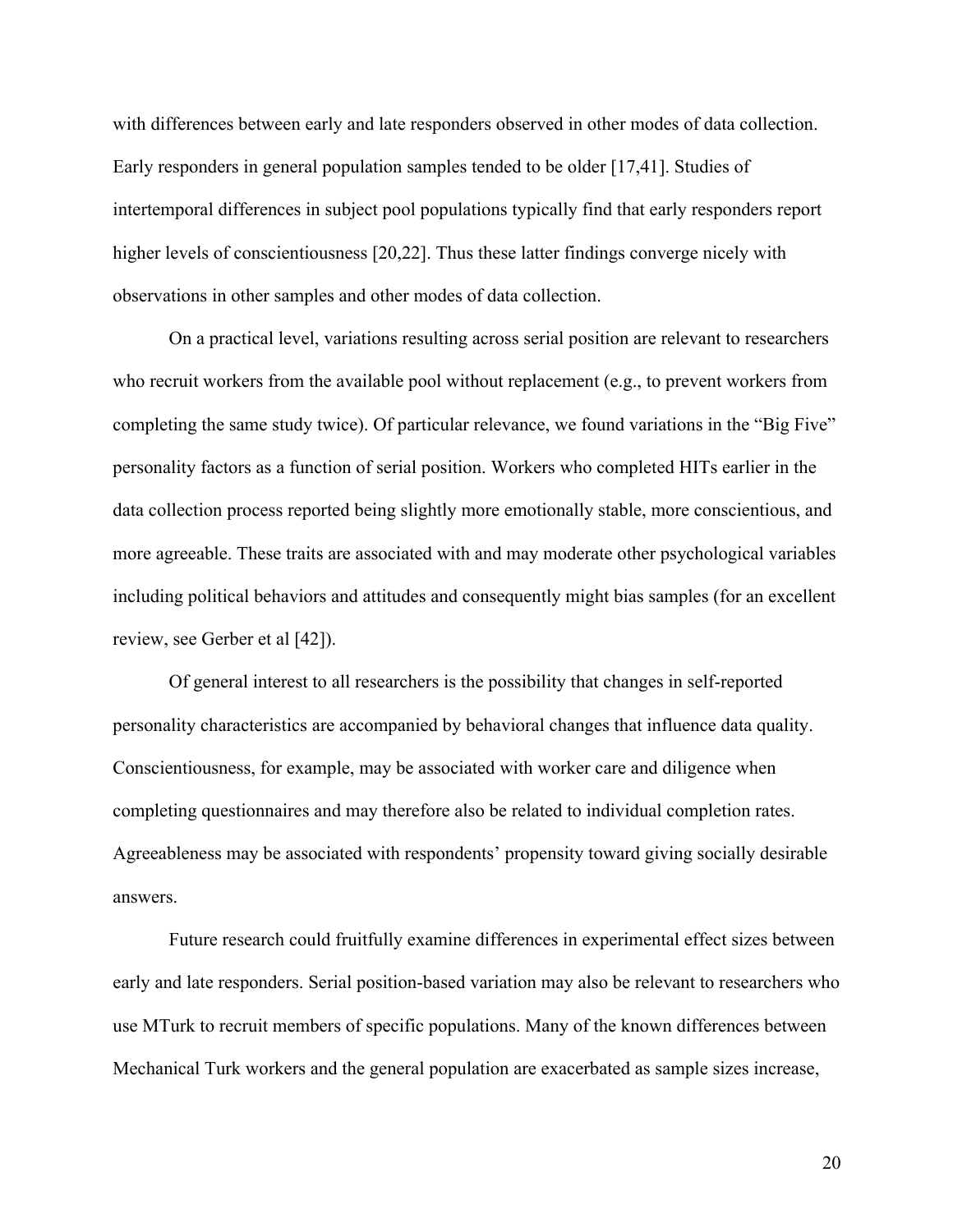suggesting a potential tradeoff between a larger sample and a more representative sample.<sup>6</sup>

#### **5.3 Differences in Worker Experience**

Time of day and serial position were also related to how much MTurk experience respondents had. Although we did not vary pay rates experimentally, we did find that when we increased pay, there was a concomitant increase in the experience of survey participants. Together, we thus observed two separate patterns: more experienced workers completed the survey earlier in data collection, but at the same time, we saw an increase in more experienced workers when we increased the pay rate after the first three weeks of data collection. And although it might be desirable under some circumstances to have more experienced respondents, they may compromise findings as greater exposure to survey tactics, experimental manipulations, or research questions can lead to practice effects [14], to smaller effect sizes on commonly used experimental paradigms [25], and to more extreme and less malleable attitudes towards topics they are frequently asked about [43]. If researchers are concerned that worker savviness might affect their findings [7], they should be attentive to these possibilities when they post their studies, and might also test whether time of day and serial position are correlated with worker experience and with any other variable of interest.

#### **6. Conclusion**

This study is the largest and most comprehensive description of MTurk demographics that we are aware of. Data from our study of approximately 10,000 MTurk workers has allowed us to examine three key possible sources of temporal variation in MTurk sample composition:

<sup>&</sup>lt;sup>6</sup> Levay et al [44] provide guidance on important demographic variables and weighting methods to further improve MTurk sampling and inferences.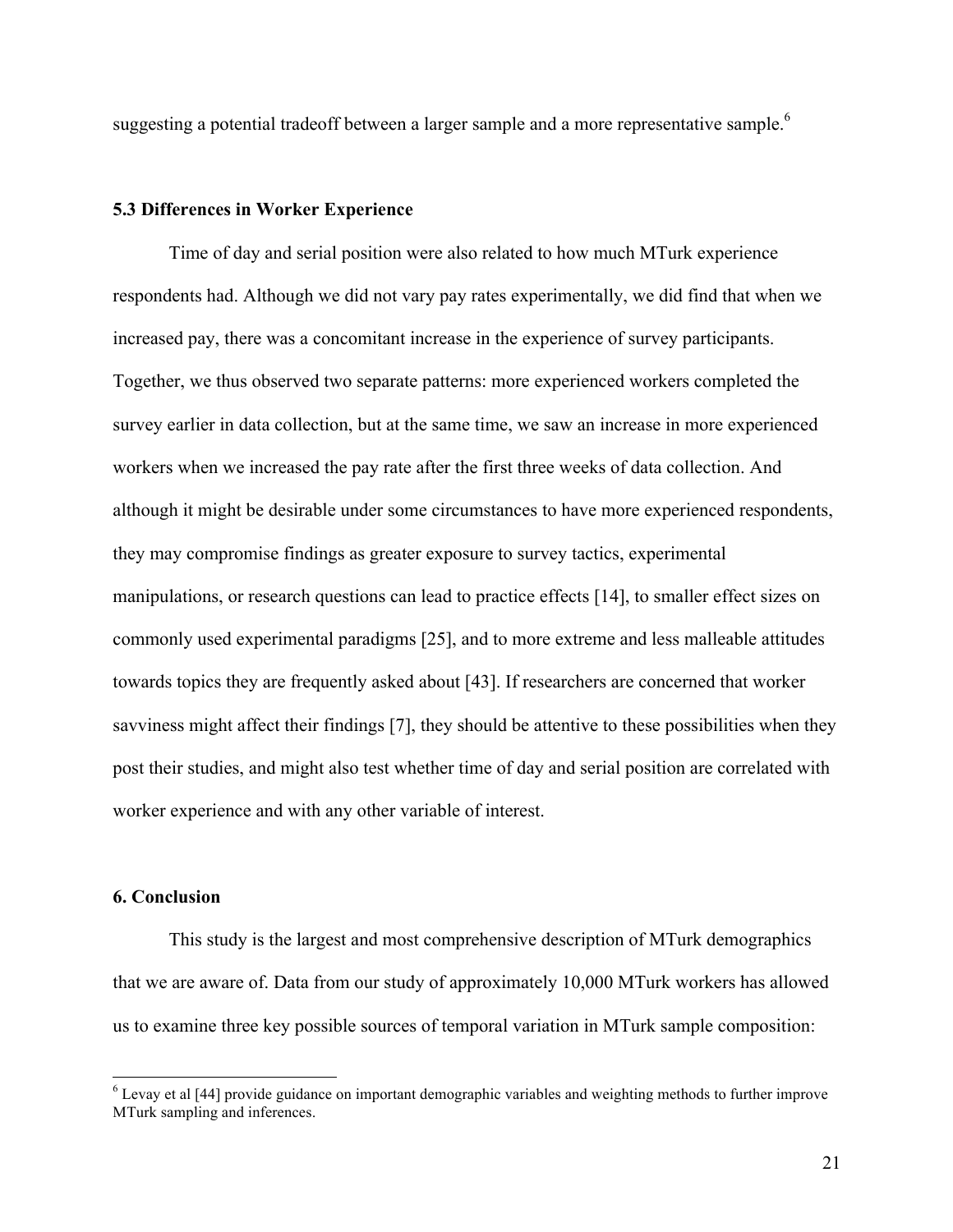(1) time of day, (2) day of week, and (3) serial position in which a survey is posted. Taken as a whole, our results should serve as a source of both comfort and caution to scholars who use MTurk to recruit subjects for their research. On the one hand, we found only minimal day-ofweek differences. However, we showed that are small but significant time-of-day variations in demographic composition -- variations that bear closer scrutiny.

The effects of serial position also warrant further study, as they emerged as persistent influences across multiple variables, including characteristics known to affect political and psychological attitudes (e.g., Big Five personality traits [42]). Differences in sample composition can compromise claims to generalizability and might lead to challenges with reproducing research findings as well [45].

Researchers should bear our findings in mind as they consider how best to recruit samples from MTurk. The intertemporal dynamics we have detailed are likely to be most relevant to researchers attempting to collect representative samples of the MTurk worker population, such as studies of MTurk worker behavior and attitudes that attempt to understand the dynamics of contract labor and piece-work in the "gig economy" [46,47]. But researchers interested in other topics should pay attention to relationships such as those between serial position and psychological characteristics and experience completing research studies and might consider including information about when they posted their HIT when reporting results.<sup>7</sup>

As MTurk and other similar online convenience samples become more widely available and more widely used, it is increasingly important that we better understand who participates in these subject pools and when certain kinds of respondents are more likely to opt-in relative to others. Such examinations will help researchers assess published results, especially (though not

 $<sup>7</sup>$  The size of these effects will depend on both the magnitude of difference between the samples on a given variable</sup> and the magnitude of the moderating effect this variable has on the theoretical relationship of interest [48].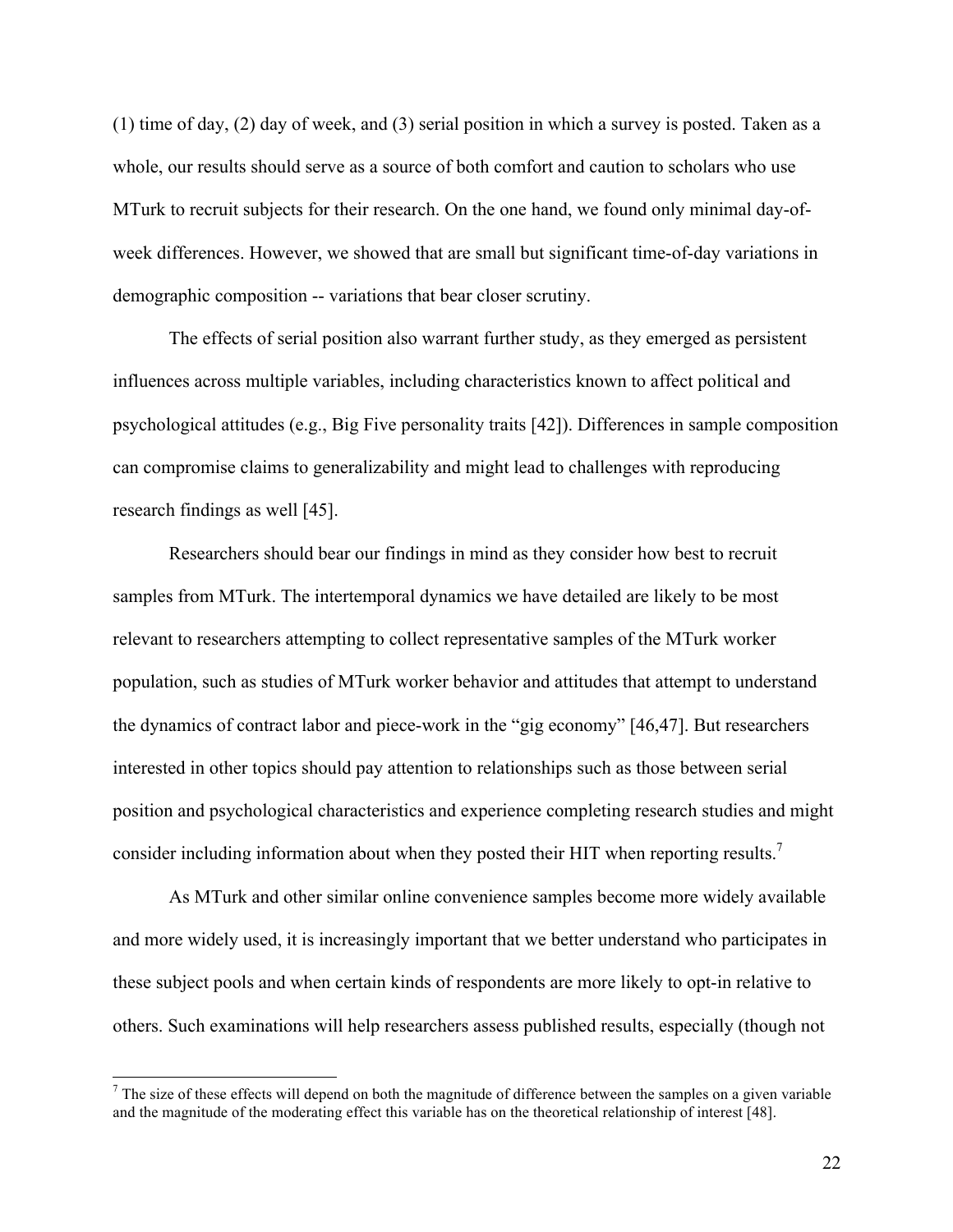limited to) their generalizability across populations and over time. Additionally, while we focused on MTurk in this paper because it is one of the most widely used online data collection platforms, the fact that we observed intertemporal differences in sample composition suggests this may also occur in other sources of online data. This is an important area for future research to examine, particularly as researchers continue or increase reliance on online data collection.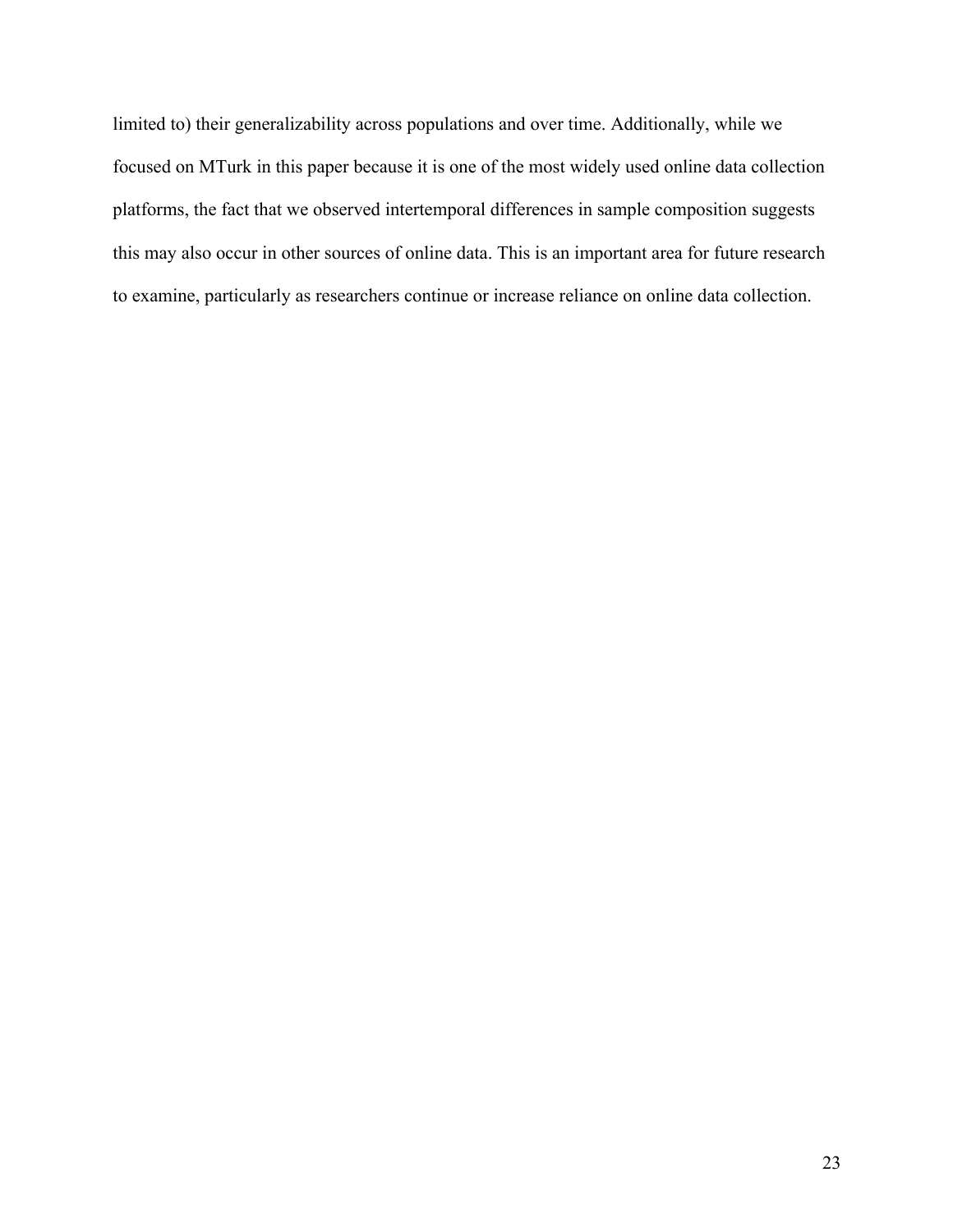### **REFERENCES**

- 1. Chandler J, Shapiro D. Conducting clinical research using crowdsourced convenience samples. Annual Review of Clinical Psychology. 2016;12: 9.1-9.29. DOI: 10.1146/annurev-clinpsy-021815-093623.2
- 2. Paolacci G, Chandler J, Ipeirotis PG. Running experiments on Amazon Mechanical Turk. Judgment and Decision Making. 2010;5: 411-419.
- 3. Paolacci G, Chandler J. Inside the Turk: Understanding Mechanical Turk as a Participant Pool. Current Directions in Psychological Science. 2014; 23(3):184–88.
- 4. Berinsky AJ, Huber GA, Lenz GS. Evaluating online labor markets for experimental research: Amazon.com's Mechanical Turk. Political Analysis. 2012; 20:351-368.
- 5. Mullinix K, Leeper T, Druckman J, Freese J. The Generalizability of Survey Experiments. Journal of Experimental Political Science. 2015;2(2):109-138. DOI: 10.1017/XPS.2015.19.
- 6. Weinberg JD, Freese J, McElhattan D. Comparing data characteristics and results of an online factorial survey between a population-based and a crowdsource-recruited sample. Sociological Science 2014;1:292-310.
- 7. Krupnikov Y, Levine AS. Cross-Sample Comparisons and External Validity. Journal of Experimental Political Science. 2014;1(1): 59-80.
- 8. Casler K, Bickel L, Hackett E. Separate but equal? A comparison of participants and data gathered via Amazon's MTurk, social media, and face-to-face behavioral testing. Computers in Human Behavior. 2013; 29:2156-2160. DOI:10.1016/j.chb.2013.05.009.
- 9. Hillygus DS, Jackson N, Young M. Professional respondents in non-probability online samples. In: Callegaro M, Baker R, Bethlehem J, Göritz AS, Krosnick JA, Lavrakas PJ, editors. Online Panel Research: A Data Quality Perspective. John Wiley & Sons, Inc. 2014. p. 219-237.
- 10. Shapiro DN, Chandler J, Mueller PA. Using Mechanical Turk to study clinical populations. Clinical Psychological Science. 2013;1(2):213-220. DOI: 10.1177/2167702612469015.
- 11. Corrigan PW, Bink AB, Fokuo JK, Schmidt A. The public stigma of mental illness means a difference between you and me. Psychiatry Research. 2015;226(1):186-91. DOI: 10.1016/j.psychres.2014.12.047.
- 12. Reidy DE, Berke DS, Gentile B, Zeichner A. Man enough? Masculine discrepancy stress and intimate partner violence. Personality and Individual Differences. 2014;68:160-164. DOI: 10.1016/j.paid.2014.04.021.
- 13. Couper, MP. Review: Web surveys: A review of issues and approaches. The Public Opinion Quarterly. 2000; 64(4):464-494.
- 14. Chandler J, Mueller P, Paolacci G. Nonnaïveté among Amazon Mechanical Turk workers: Consequences and solutions for behavioral researchers. Behavioral Research Methods. 2014;46:112-130.
- 15. Komarov S, Reinecke K, Gajos KZ. Crowdsourcing performance evaluations of user interfaces. Proceedings of the SIGCHI Conference on Human Factors in Computing Systems, 31st. 2013, Paris. ACM: New York. 207-216. DOI: 10.1145/2470654.2470684.
- 16. Lakkaraju K. A Study of Daily Sample Composition on Amazon Mechanical Turk. In Agarwal N, Xu K, Osgood N, editors. Social Computing, Behavioral-Cultural Modeling, and Prediction. New York: Springer International Publishing; 2015. p. 333-338.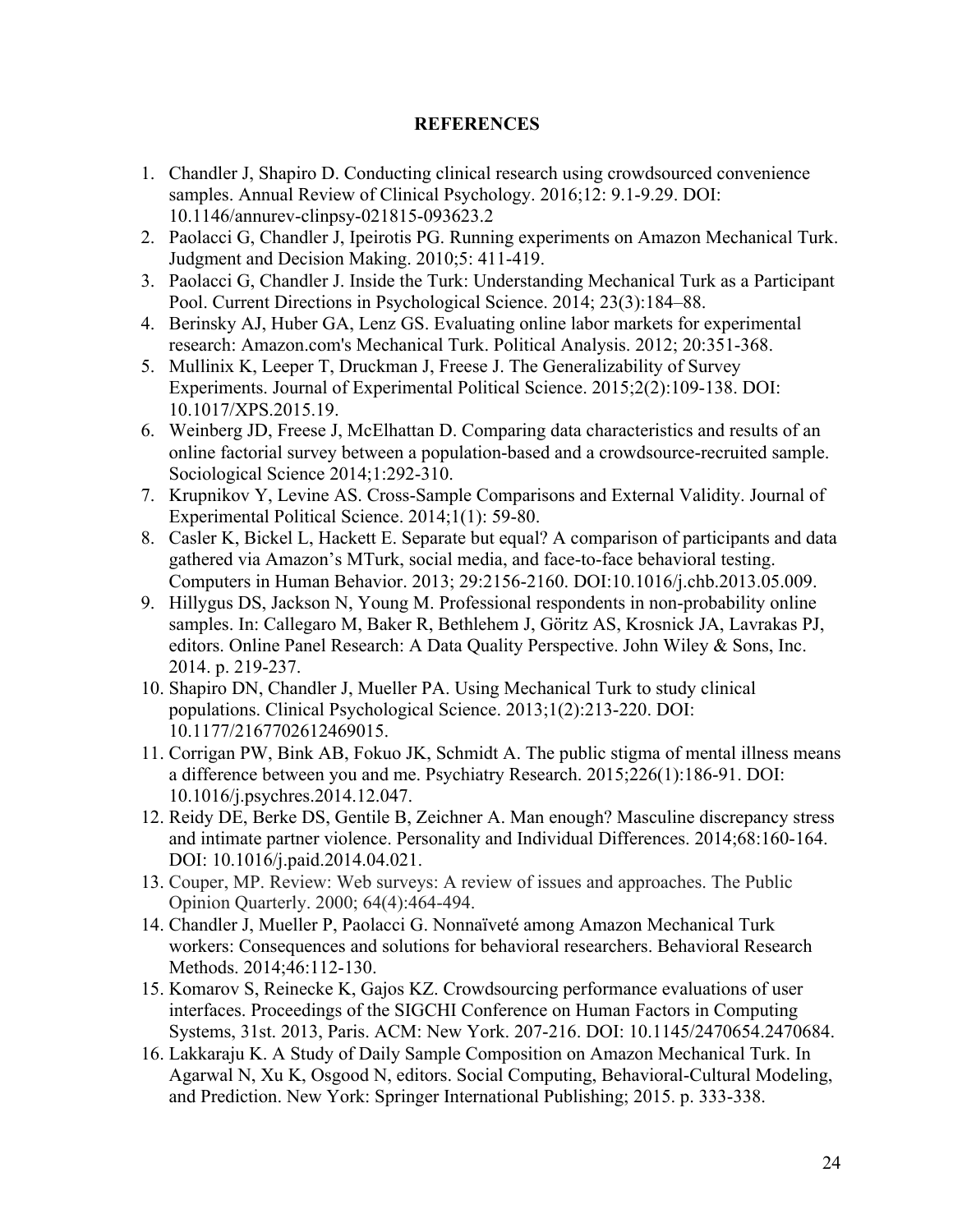- 17. Sigman R, Lewis T, Yount ND, Lee K. Does the Length of Fielding Period Matter? Examining Response Scores of Early Versus Late Responders. Journal of Official Statistics. 2014;30(4): 651-674. DOI: 10.2478/jos-2014-0042.
- 18. Gannon MJ, Nothern JC, Carroll SJ. Characteristics of Nonrespondents Among Workers. Journal of Applied Psychology. 1971;55: 586-588. DOI: http://dx.doi.org/10.1037/h0031907.
- 19. Voigt LF, Koepsell TD, Daling JR. Characteristics of telephone survey respondents according to willingness to participate. American Journal of Epidemiology. 2003;157: 66–73.
- 20. Ebersole CR., Atherton OE, Belanger AL, Skulborstad HM, Adams RB, Allen J, Nosek BA. "Many Labs 3: Evaluating participant pool quality across the academic semester via replication." 2015. Retrieved from osf.io/ct89g.
- 21. Cooper H, Baumgardner AH, Strathman A. Do students with different characteristics take part in psychology experiments at different times of the semester? Journal of Personality 1991;59: 109–127.
- 22. Aviv AL, Zelenski JM, Rallo L, Larsen RJ. Who Comes When: Personality Differences in Early and Later Participation in a University Subject Pool. Personality and Individual Differences 2002; 33: 487-496.
- 23. Fraley RC, Vazire S. The N-Pact Factor: Evaluating the Quality of Empirical Journals with Respect to Sample Size and Statistical Power. PLoS One. 2014;9(10): e109019. DOI: 10.1371/journal.pone.0109019
- 24. Stewart N, Ungemach C, Harris AJL, Bartels DM, Newell BR, Paolacci G, Chandler J. The average laboratory samples a population of 7,300 Amazon Mechanical Turk workers. Judgment and Decision Making. 2015;10(5): 479-491.
- 25. Chandler J, Paolacci G, Peer E, Mueller P, Ratliff KA. Using Nonnaive Participants Can Reduce Effect Sizes. Psychological Science. 2015; 26(7): 1131–39.
- 26. Peer E, Vosgerau J, Acquisti A. Reputation as a sufficient condition for data quality on Amazon Mechanical Turk. Behavior Research Methods. 2014;46(4), 1023-1031.
- 27. Howe LD, Hargreaves JR, Ploubidis GB, De Stavola BL, Huttly SL. Subjective Measures of Socio-Economic Position and the Wealth Index: a Comparative Analysis. Health Policy and Planning. 2011;26(3): 223–32. DOI: 10.1093/heapol/czq043.
- 28. Ravallion M, Lokshin M. Subjective economic welfare. World Bank Policy Research Paper 2106. Washington, DC: World Bank. 1999.
- 29. John OP, Srivastava S. The Big Five trait taxonomy: History, measurement, and theoretical perspectives. Handbook of personality: Theory and research. 1999; 2:102-138.
- 30. Gosling SD, Rentfrow PJ, Swann WB. A very brief measure of the Big-Five personality domains. Journal of Research in personality. 2003;37(6): 504-528.
- 31. Gates G, Newport F. 2012. "Special Report: 3.4% of U.S. Adults Identify as LGBT." Gallup. http://www.gallup.com/poll/158066/special-report-adults-identify-lgbt.aspx
- 32. Moore P. "A third of young Americans say they aren't 100% heterosexual." 2015 Aug 20 [cited 2016 Mar 2]. In: YouGov. Available from: https://today.yougov.com/news/2015/08/20/third-young-americans-exclusivelyheterosexual/
- 33. Gosling SD, Rentfrow PJ, Potter J. Norms for the Ten Item Personality Inventory. 2014. Unpublished Data.
- 34. De Bruijne M, Wijnant A. Mobile response in web panels. Social Science Computer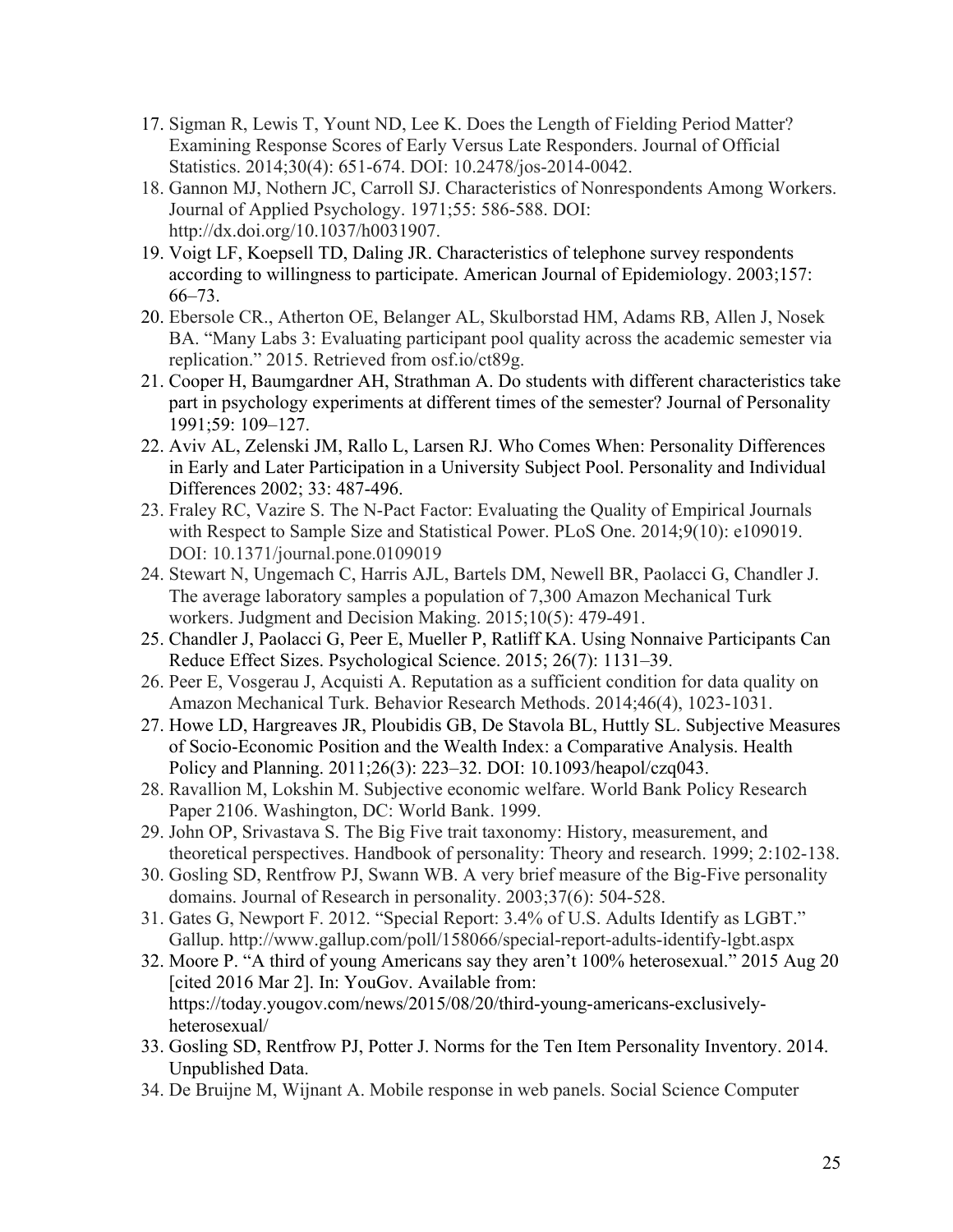Review 2014;32(6): 728-742.

- 35. De Bruijne M, Wijnant A. Improving response rates and questionnaire design for mobile web surveys. Public Opinion Quarterly. 2014; 78(4): 951-962. DOI: 10.1093/poq/nfu046.
- 36. Benjamini Y, Hochberg Y. Controlling the false discovery rate: a practical and powerful approach to multiple testing. Journal of the Royal Statistical Society 1995; Series B (Methodological): 289-300.
- 37. Mavletova, A. Data Quality in PC and Mobile Web Surveys. Social Science Computer Review. 2013; 31: 725-743. DOI: 10.1177/0894439313485201.
- 38. Sommer J, Diedenhofen B, Musch J. Not to Be Considered Harmful: Mobile-Device Users Do Not Spoil Data Quality in Web Surveys. Social Science Computer Review. 2016 DOI: 10.1177/0894439316633452.
- 39. Wells T, Bailey JT, Link MW. Filling the void: Gaining a better understanding of tabletbased surveys. Survey Practice. 2013; 6(1). ISSN: 2168-0094.
- 40. Struminskaya B, Weyandt K, Bosnjak M. The Effects of Questionnaire Completion Using Mobile Devices on Data Quality. Evidence from a Probability-based General Population Panel. methods, data, analyses. 2015;9(2): 261-292. DOI: 10.12758/mda.2015.014.
- 41. Filion, F. Estimating Bias Due to Nonresponse in a Mail Survey. Public Opinion Quarterly. 1975;39: 482–492. DOI: http://dx.doi.org/10.1086/268245.
- 42. Gerber AS, Huber GA, Doherty D, Dowling CM. The Big Five Personality Traits in the Political Arena. Annual Review of Political Science. 2011;14(1): 265–87.
- 43. Sturgis P, Allum N, Brunton-Smith I. Attitudes over time: The psychology of panel conditioning. Methodology of Longitudinal Surveys. 2009; 113-126.
- 44. Levay KE, Freese J, Druckman JN. The Demographic and Political Composition of Mechanical Turk Samples. *SAGE Open.* 2016; 6(1):1-17. DOI: 10.1177/2158244016636433.
- 45. Peterson RA, Merunka DR. Convenience samples of college students and research reproducibility. Journal of Business Research. 2014;67(5): 1035-1041.
- 46. Aguinis HS, Lawal S. eLancing: A review and research agenda for bridging the sciencepractice gap. Human Resource Management Review. 2013; 23(1): 6–17.
- 47. Brawley AM, Pury CLS. Work experiences on MTurk: Job satisfaction, turnover, and information sharing. Computers in Human Behavior. 2016;43:531-546. Doi: 10.1016/j.chb.2015.08.031.
- 48. Ho DE, Imai K, King G, Stuart EA. Matching as nonparametric preprocessing for reducing model dependence in parametric causal inference. Political analysis 2007; 15(3): 199-236.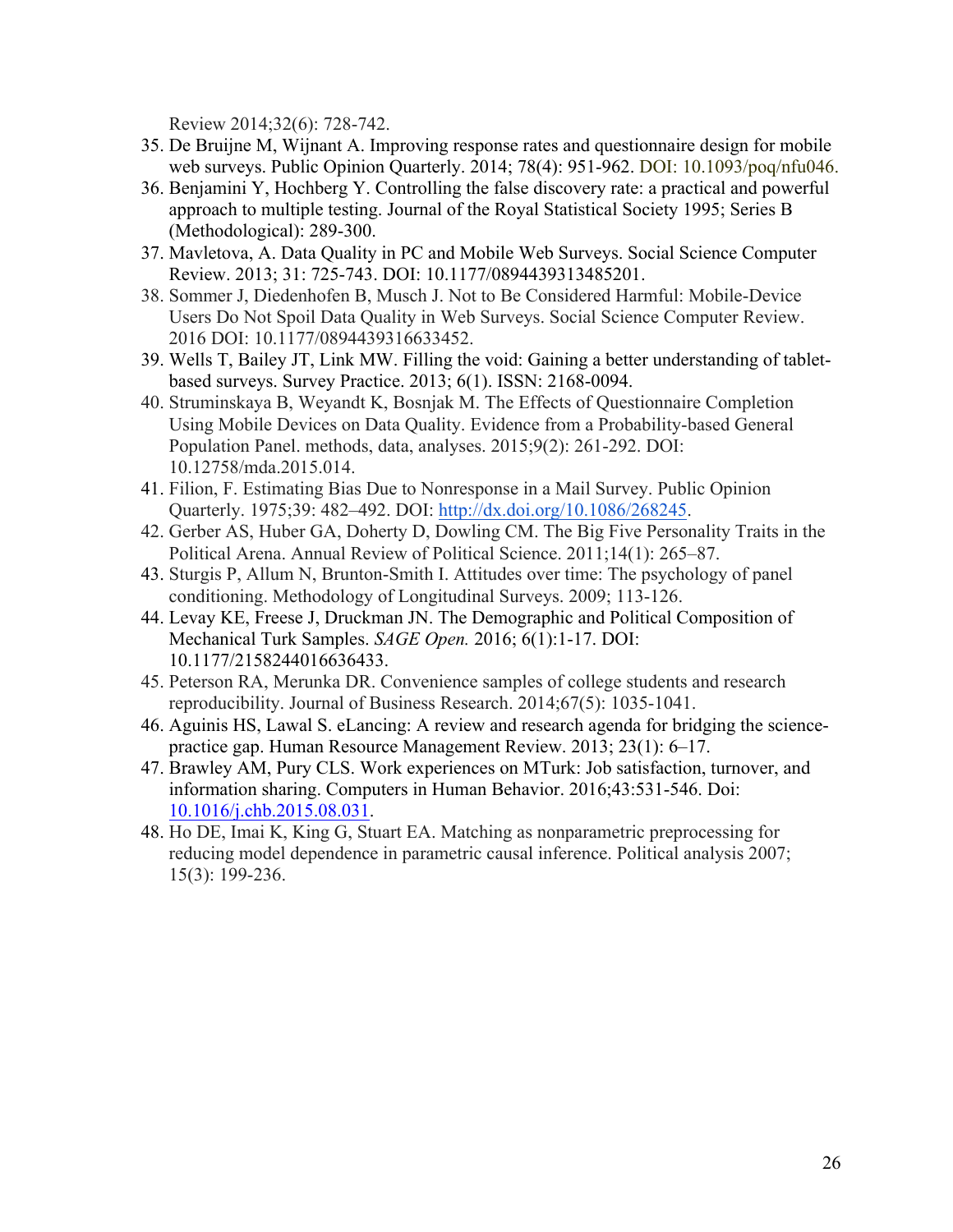|                             | <b>Total Sample</b>        | <b>First Respondents</b> |
|-----------------------------|----------------------------|--------------------------|
|                             | $(N = 9770)$               | $(N = 438)$              |
| Mean Age                    | 33.51[32.3, 33.7]          | 33.59[32.6.34.58]        |
| Assigned Female at Birth    | 51.7% [50.7, 52.7]         | 46.9% [42.2,51.6]        |
| Transgender                 | $0.5\%$ [0.3,0.6]          | $0.2\%$ [0.0,0.6]        |
| Gender Queer                | $0.9\frac{6}{0.7}$ , 1.1]  | $0.2\%$ [0.0,0.6]        |
| Mean Worker Experience      | 3.67[3.5,3.9]              | 6.94[5.82,8.06]          |
| (Prior HITs completed [24]) |                            |                          |
| U.S. Time Zone              |                            |                          |
| Eastern                     | 52.2%[51.2, 53.2]          | 56.2%[51.6,60.9]         |
| Central                     | 25.3% [24.4, 26.2]         | 23.3% [19.3, 27.3]       |
| Mountain                    | $5.9\%$ [5.4,6.4]          | $3.9\frac{6}{2}.1,5.7$   |
| Pacific                     | 15.9% [15.2, 16.6]         | 16.4% [12.9, 19.9]       |
| Other                       | $0.6\frac{6}{6}$ [0.5,0.8] | $0.2\%$ [0.0,0.6]        |
| Race & Ethnicity            |                            |                          |
| White/Caucasian             | 82.9% [82.2, 83.7]         | 79.5% [75.7,83.3]        |
| African American            | $8.6\frac{6}{8}$ [8.0,9.2] | $7.8\%$ [5.3,10.3]       |
| Asian American              | $7.7\%$ [7.2,8.2]          | 11.2%[8.3,14.1]          |
| American Indian or          | $2.1\%$ [1.8,2.4]          | $3.2\%$ [1.6,4.9]        |
| Alaskan Native              |                            |                          |
| Native Hawaiian or          | $0.6\%$ [0.4,0.8]          | $1.6\%$ [0.4,2.8]        |
| Pacific Islander            |                            |                          |
| Other                       | $1.3\%$ [1.1,1.5]          | $0.9\frac{6}{0.0,1.8}$   |
| Multi-racial                | $3.9\frac{6}{3.5,4.3}$     | $3.9\frac{6}{2}.1,5.7$   |
| Latino                      | $5.5\%$ [5.1,6.0]          | $6.4\%$ [4.1,8.7]        |

# **Table 1 - Demographic Characteristics of Workers**

NOTE: 95% CI indicated in parentheses.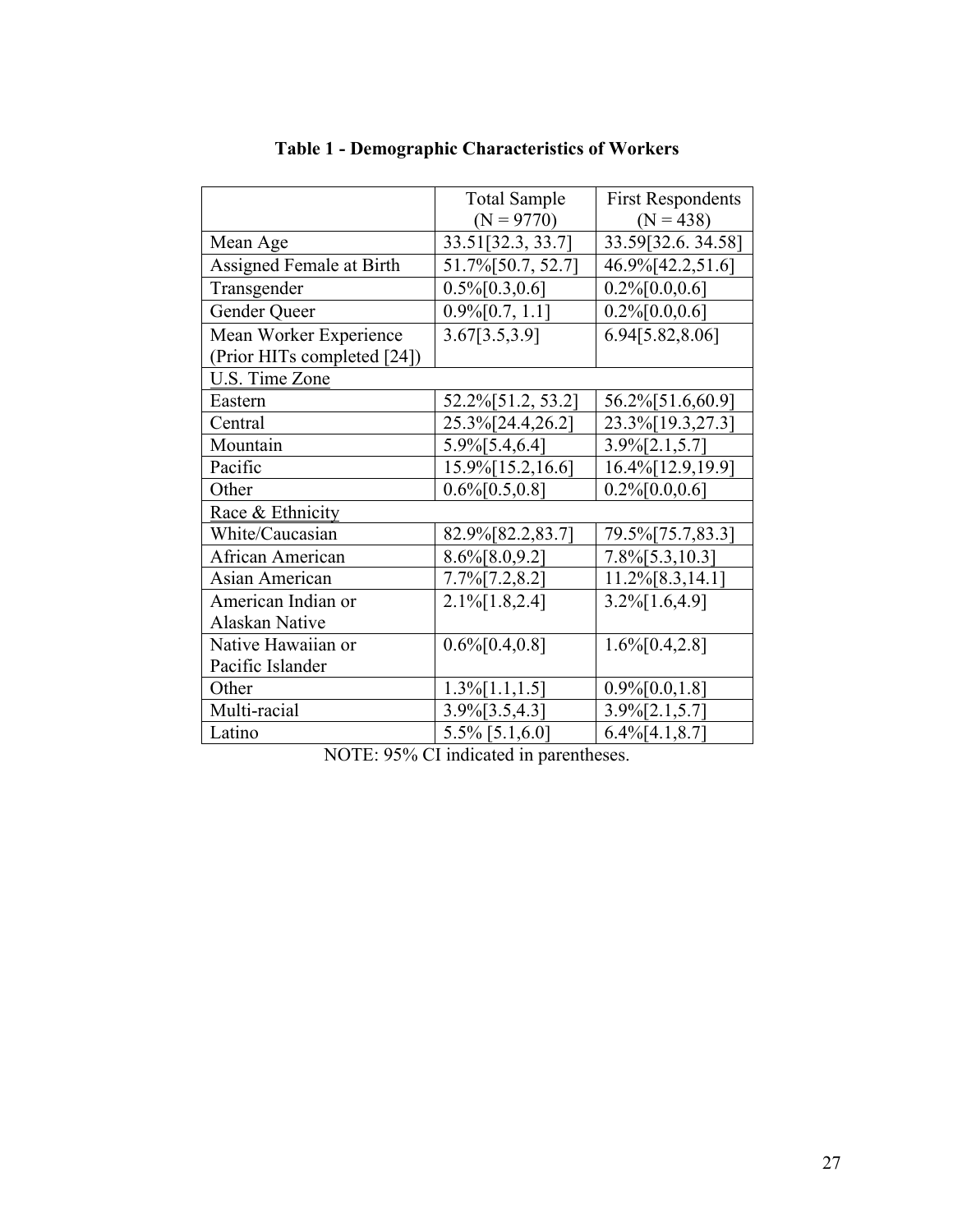|                            | <b>Total Sample</b>   | <b>First Respondents</b>  |  |  |  |  |
|----------------------------|-----------------------|---------------------------|--|--|--|--|
|                            | $(N = 9770)$          | $(N = 438)$               |  |  |  |  |
| Household Income           |                       |                           |  |  |  |  |
| <14,999                    | 11.7% [11.1, 12.3]    | 11%[8.1,13.9]             |  |  |  |  |
| 15,000-29,999              | 17.5% [16.8, 18.3]    | 17.4% [13.9,21.0]         |  |  |  |  |
| 30,000-49,999              | 24.6%[23.8,25.5]      | 25.8%[21.7,29.9]          |  |  |  |  |
| 50,000-74,999              | 20.7% [19.9, 21.5]    | 21.5% [17.7,25.3]         |  |  |  |  |
| 75,000-99,999              | 12.2%[11.6,12.9]      | $12.6\%$ [9.5,15.7]       |  |  |  |  |
| $>$ \$100,000              | $12.9\%$ [12.2,13.6]  | $11.7\%$ [8.7,14.7]       |  |  |  |  |
| Household Size             | 2.82[2.79,2.85]       | 2.76[2.62,2.90]           |  |  |  |  |
| Living with Parents        | 16.5% [15.8, 17.2]    | 15.1%[11.8,18.5]          |  |  |  |  |
| <b>Employment status</b>   |                       |                           |  |  |  |  |
| Employed full-time         | 48.5%[47.5,49.5]      | 55.3%[50.6,60.0]          |  |  |  |  |
| Working part-time          | 15.7% [15.0, 16.4]    | 14.2%[10.9,17.5]          |  |  |  |  |
| Homemaker                  | $8.6\%$ [ $8.0,9.2$ ] | $8\frac{6}{5}$ 5.5, 10.5] |  |  |  |  |
| Unemployed                 | $9.4\%$ [8.8,10.0]    | $9.1\%$ [6.4,11.8]        |  |  |  |  |
| Retired                    | $2.2\%$ [1.9,2.5]     | $1.4\%$ [0.3,2.5]         |  |  |  |  |
| Student                    | 11.9% [11.3, 12.5]    | $7.5\%$ [5.0,10.0]        |  |  |  |  |
| Permanent Disability       | $1.9\%$ [1.6,2.2]     | $2.3\%(0.9,3.7)$          |  |  |  |  |
| Other                      | $1.7\%$ [1.4,2.0]     | $2.3\%$ [0.9,3.7]         |  |  |  |  |
| Education                  |                       |                           |  |  |  |  |
| Less than High School      | $0.7\%$ [0.5,0.9]     | $1.4\%$ [0.3,2.5]         |  |  |  |  |
| High School or GED         | $10.2\%$ [9.6,10.8]   | $10.5\%$ [7.6,13.4]       |  |  |  |  |
| Some college               | 31.4%[30.5,32.3]      | 22.4% [18.5, 26.3]        |  |  |  |  |
| 2 Year college degree      | 11.7%[11.1.12.3]      | $9.6\%$ [6.8,12.4]        |  |  |  |  |
| 4 Year college degree      | 34.8%[33.9,35.7]      | 44.5%[39.9,49.2]          |  |  |  |  |
| <b>Postgraduate Degree</b> | 11.1%[10.5,11.7]      | $11.6\%$ [8.6,14.6]       |  |  |  |  |

**Table 2 - Socioeconomic Characteristics of Workers**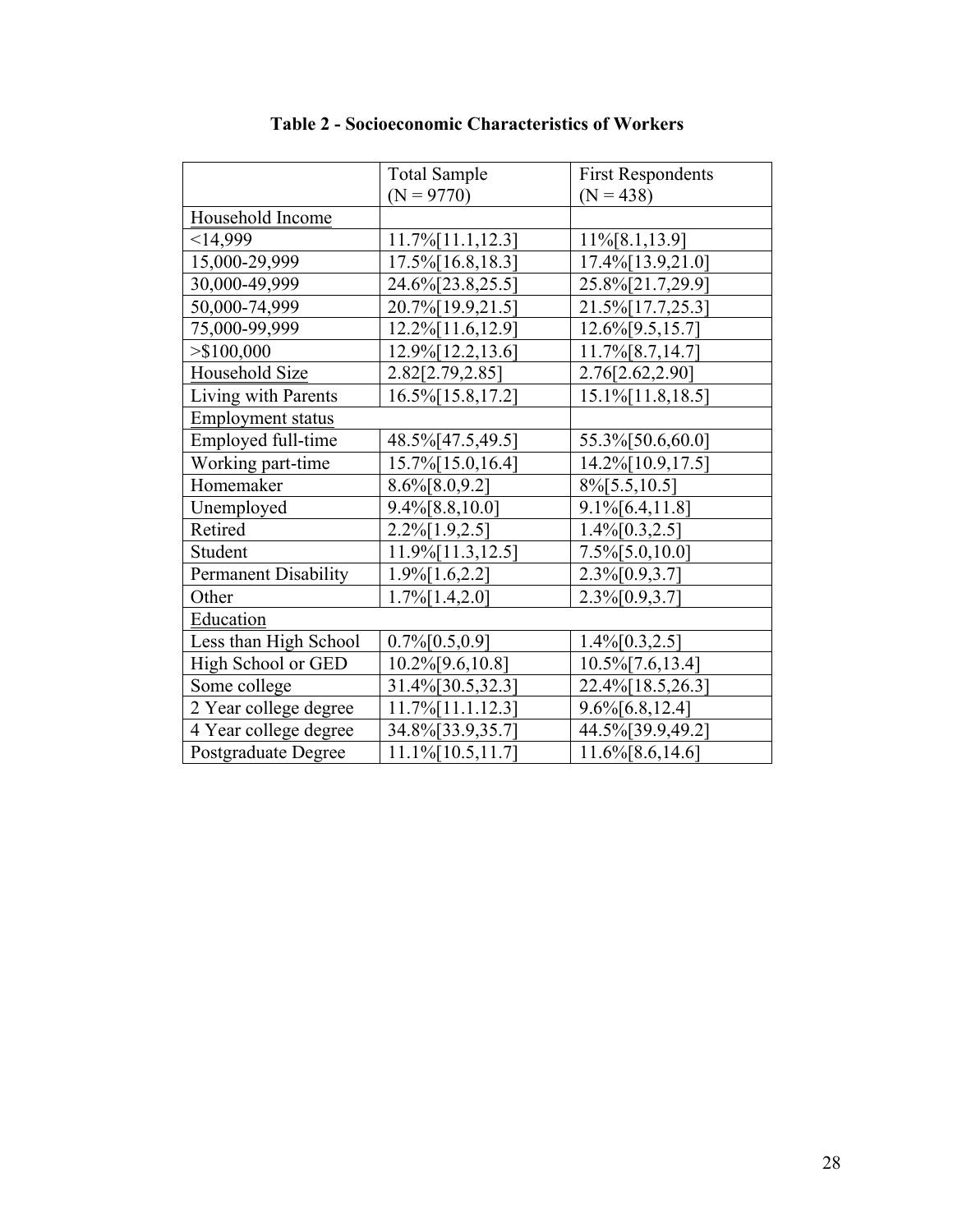|                            | <b>Total Sample</b>      | <b>First Respondents</b> |  |  |  |  |  |
|----------------------------|--------------------------|--------------------------|--|--|--|--|--|
|                            | $(N = 9770)$             | $(N = 438)$              |  |  |  |  |  |
| <b>Relationship Status</b> |                          |                          |  |  |  |  |  |
| Single                     | 32.3%[31.4,33.2]         | 36.5%[32.0,41.0]         |  |  |  |  |  |
| Casually dating            | $5\%$ [4.6,5.4]          | 5.7%[3.5,7.9]            |  |  |  |  |  |
| Monogamous                 | 60.6% [59.6, 61.6]       | 56.8% [52.2, 61.4]       |  |  |  |  |  |
| Consensually               | $1.5\%$ [1.3,1.7]        | $0.7\%$ [0.0,1.5]        |  |  |  |  |  |
| Non-Monogamous             |                          |                          |  |  |  |  |  |
| Other/refused              | $0.3\%$ [0.2,0.4]        | $0.0\%[0.0,0.3]$         |  |  |  |  |  |
| <b>Marital Status</b>      |                          |                          |  |  |  |  |  |
| Never married              | 42.8%[41.8,43.8]         | 46.1%[41.4,50.8]         |  |  |  |  |  |
| Married                    | 34.9%[34.0,35.9]         | 29.2%[24.9,33.5]         |  |  |  |  |  |
| Partnered                  | 14.2% [13.5, 14.9]       | 16.4% [12.9, 19.9]       |  |  |  |  |  |
| Separated                  | $1.2\%$ [1.0,1.4]        | $0.5\%$ [0.0,1.2]        |  |  |  |  |  |
| Divorced                   | $6\frac{6}{5}$ 5.5, 6.5] | $7.3\frac{6}{4.9,9.7}$   |  |  |  |  |  |
| Widowed                    | $0.8\%$ [0.6,1.0]        | $0.5\%$ [0.0,1.2]        |  |  |  |  |  |
| <b>Sexual Orientation</b>  |                          |                          |  |  |  |  |  |
| Lesbian or Gay             | $3.8\%$ [3.4,4.2]        | $2.3\%$ [0.9,3.7]        |  |  |  |  |  |
| <b>Bisexual</b>            | $6.9\frac{6}{6}.4,7.4$   | $6.6\%$ [4.3,8.9]        |  |  |  |  |  |
| Straight                   | 86.8%[86.1,87.5]         | 88.8%[85.9,91.8]         |  |  |  |  |  |
| Other                      | $2.2\%$ [1.9,2.5]        | $2.1\%$ [0.8,3.4]        |  |  |  |  |  |

# **Table 3 - Relationship Characteristics of Workers**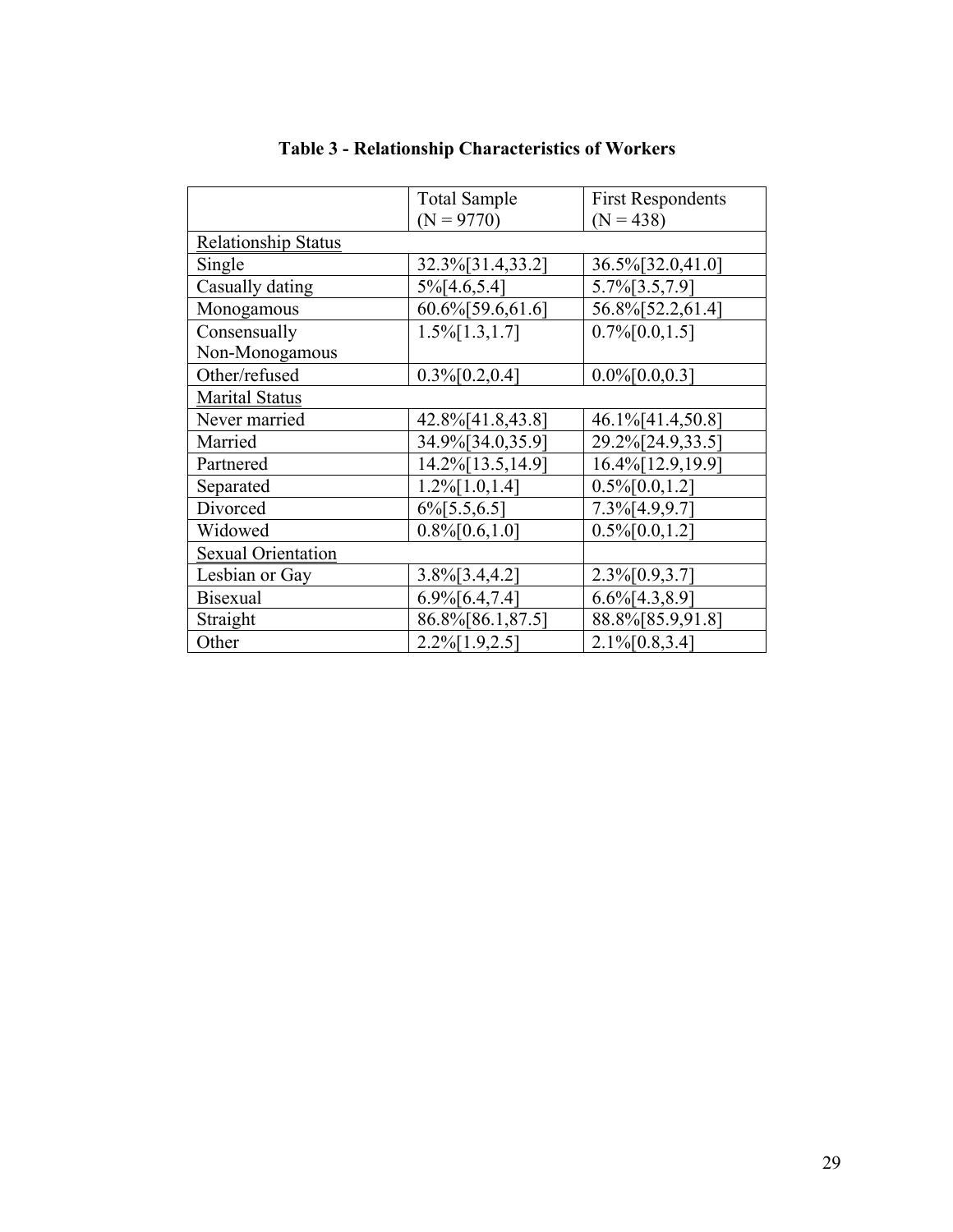|                                 | <b>Total Sample</b><br>$(N = 9770)$ | <b>First Respondents</b><br>$(N = 438)$ |  |  |  |  |
|---------------------------------|-------------------------------------|-----------------------------------------|--|--|--|--|
| Political Affiliation           |                                     |                                         |  |  |  |  |
| Identifies as Republican        | 17.90% [17.1, 18.7]                 | 18.3% [14.7,21.9]                       |  |  |  |  |
| Identifies as Democrat          | 41.30%[40.3,42.3]                   | 47%[42.3,51.7]                          |  |  |  |  |
| Ideology                        | 3.39[3.36,3.42]                     | 3.31 [3.16,3.46]                        |  |  |  |  |
| $(1)$ = Extremely liberal,      |                                     |                                         |  |  |  |  |
| $7$ = Extremely conservative)   |                                     |                                         |  |  |  |  |
| Religion                        |                                     |                                         |  |  |  |  |
| Christian - Mainline Protestant | $16\%$ [15.3,16.7]                  | 13.3% [10.1, 16.5]                      |  |  |  |  |
| Christian - Evangelical         | 8.5%[8.0,9.1]                       | $8.6\%$ [6.0,11.3]                      |  |  |  |  |
| Christian - Catholic            | $11.4\%$ [10.8,12.0]                | 14.3% [11.0, 17.6]                      |  |  |  |  |
| Christian - Other/not specified | $10\%$ [9.4,10.6]                   | 7.3%[4.9,9.7]                           |  |  |  |  |
| Jewish                          | $1.2\%$ [1.0,1.4]                   | $0.5\%$ [0.0,1.2]                       |  |  |  |  |
| Muslim                          | $0.6\%$ [0.5,0.8]                   | $1.4\%$ [0.3,2.5]                       |  |  |  |  |
| Atheist                         | 20.4%[19.6,21.2]                    | 25.5%[21.4,29.6]                        |  |  |  |  |
| Nothing in particular           | 24.6%[23.8,25.5]                    | 23.6%[19.6,27.6]                        |  |  |  |  |
| Other                           | $7\%$ [6.5,7.5]                     | $5.3\%$ [3.2,7.4]                       |  |  |  |  |
| Religiosity                     |                                     |                                         |  |  |  |  |
| Attends at least weekly         | $9.2\% [8.6, 9.8]$                  | $6.9\frac{6}{14.5,9.3}$                 |  |  |  |  |
| Attends at least monthly        | 12.1% [11.5, 12.8]                  | 13.1%[9.9,16.3]                         |  |  |  |  |
| Attends a few times per year    | 24.2%[23.4,25.1]                    | 22.6% [18.7, 26.5]                      |  |  |  |  |
| Never attends                   | 54.1%[53.1,55.1]                    | 57.4% [52.8, 62.0]                      |  |  |  |  |
| <b>Big Five</b>                 |                                     |                                         |  |  |  |  |
| Extraversion                    | 3.58 [3.55,3.61]                    | 3.48[3.33,3.63]                         |  |  |  |  |
| Agreeableness                   | 5.11 [5.09,5.13]                    | 5.18[5.06,5.30]                         |  |  |  |  |
| Conscientiousness               | 5.24 [5.21,5.27]                    | 5.40 [5.28, 5.52]                       |  |  |  |  |
| <b>Emotional Stability</b>      | 4.70 [4.67,4.73]                    | 4.90[4.76,5.04]                         |  |  |  |  |
| Openness                        | 5.09 [5.07,5.11]                    | 4.86[4.74,4.98]                         |  |  |  |  |

**Table 4 - Attitudinal and Personality Characteristics of Workers**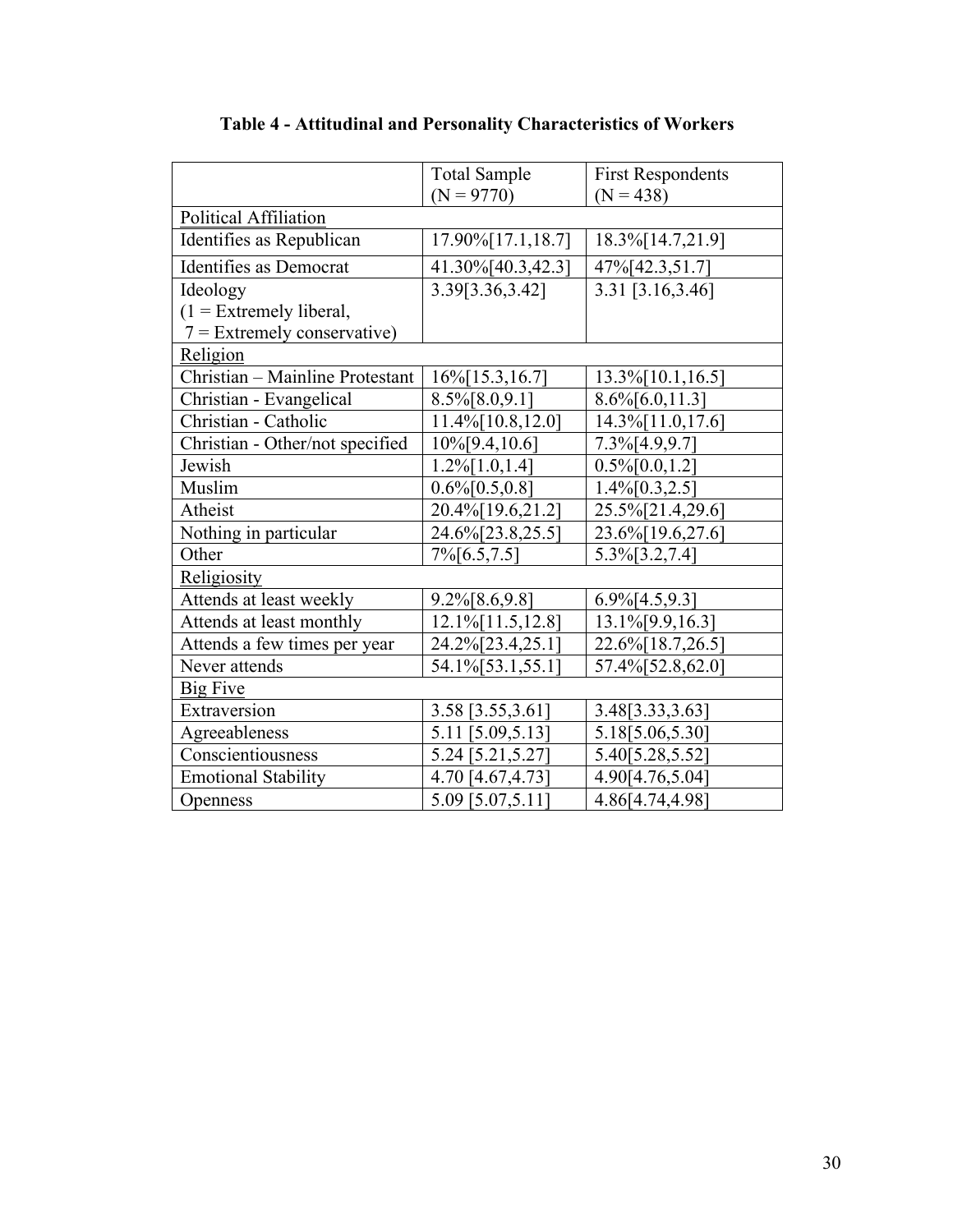## **Table 5 – Significant results by time of day, day of week, serial position, and pay rate**

This table includes the 25 comparisons that revealed statistically-significant differences. The entries in the table are arranged in ascending order of p-values. As noted in the text, we used the Benjamini-Hochberg adjustment for multiple comparisons and consider all p-values less than 0.00084 to be statistically significant (this ensures that the false discovery rate across all comparisons is held constant at .01).

| $\overline{\mathbf{D}}\mathbf{V}$ | IV               | <b>Wald</b> | df           | $\mathbf{p}$ | Interpretation                                                                                                                     |
|-----------------------------------|------------------|-------------|--------------|--------------|------------------------------------------------------------------------------------------------------------------------------------|
| Superturker                       | 10am             | 37.62       | $\mathbf{1}$ | < 0.00001    | Workers are more experienced at 10am                                                                                               |
| Superturker                       | 10pm             | 56.93       | $\mathbf{1}$ | < 0.00001    | Workers are less experienced at 10pm                                                                                               |
| Superturker                       | Pay              | 53.17       | $\mathbf{1}$ | < 0.00001    | Workers more experienced once pay was<br>increased                                                                                 |
| Superturker                       | Batch            | 405.94      | $\mathbf{1}$ | < 0.00001    | Workers more experienced earlier in the<br>data collection                                                                         |
| Timezone                          | 10am             | 74.09       | $\mathbf{1}$ | < 0.00001    | Workers come from earlier time zones                                                                                               |
| Timezone                          | 10 <sub>pm</sub> | 70.01       | $\mathbf{1}$ | < 0.00001    | Workers come from later time zones                                                                                                 |
| Age                               | Thurs            | 47.28       | $\mathbf{1}$ | < 0.00001    | Workers were younger on Thursdays                                                                                                  |
| Age                               | Sat              | 42.51       | $\mathbf{1}$ | < 0.00001    | Workers were older on Saturdays                                                                                                    |
| Emotional<br>Stability            | Batch            | 37.44       | $\mathbf{1}$ | < 0.00001    | Workers more emotionally stable earlier in<br>the data collection                                                                  |
| Conscientiousness                 | <b>Batch</b>     | 20.66       | $\mathbf{1}$ | 0.00001      | Workers more conscientious earlier in the<br>data collection                                                                       |
| Agreeableness                     | Batch            | 18.75       | $\mathbf{1}$ | 0.00001      | Workers more agreeable earlier in the data<br>collection                                                                           |
| Phone                             | 10pm             | 18.37       | $\mathbf{1}$ | 0.00002      | Workers more likely to be using phones at<br>10pm                                                                                  |
| Age                               | <b>Batch</b>     | 18.01       | $\mathbf{1}$ | 0.00002      | Workers were older earlier in the data<br>collection                                                                               |
| Relationship<br><b>Status</b>     | 10am             | 16.69       | $\mathbf{1}$ | 0.00004      | Workers less likely to be single at 10am                                                                                           |
| Relationship<br><b>Status</b>     | 10pm             | 16.68       | $\mathbf{1}$ | 0.00004      | Workers more likely to be single at 10pm                                                                                           |
| Asian American                    | 10pm             | 16.13       | $\mathbf{1}$ | 0.00006      | Workers more likely to be Asian at 10pm                                                                                            |
| <b>Asian American</b>             | 10am             | 16.09       | $\mathbf{1}$ | 0.00006      | Workers less likely to be Asian at 10am                                                                                            |
| Employment                        | <b>Batch</b>     | 15.55       | $\mathbf{1}$ | 0.00008      | Workers more likely to have full-time jobs                                                                                         |
| <b>Status</b>                     |                  |             |              |              | earlier in the data collection                                                                                                     |
| Age                               | Wed              | 15.33       | $\mathbf{1}$ | 0.00009      | Workers were younger on Wednesdays                                                                                                 |
| Employment<br><b>Status</b>       | Sun              | 14.24       | $\mathbf{1}$ | 0.00016      | Workers more likely to have full-time jobs;<br>less likely to lack formal employment<br>altogether (no change in part-time status) |
| Household Size                    | <b>Batch</b>     | 13.32       | $\mathbf{1}$ | 0.00026      | Workers come from smaller households<br>earlier in the data collection                                                             |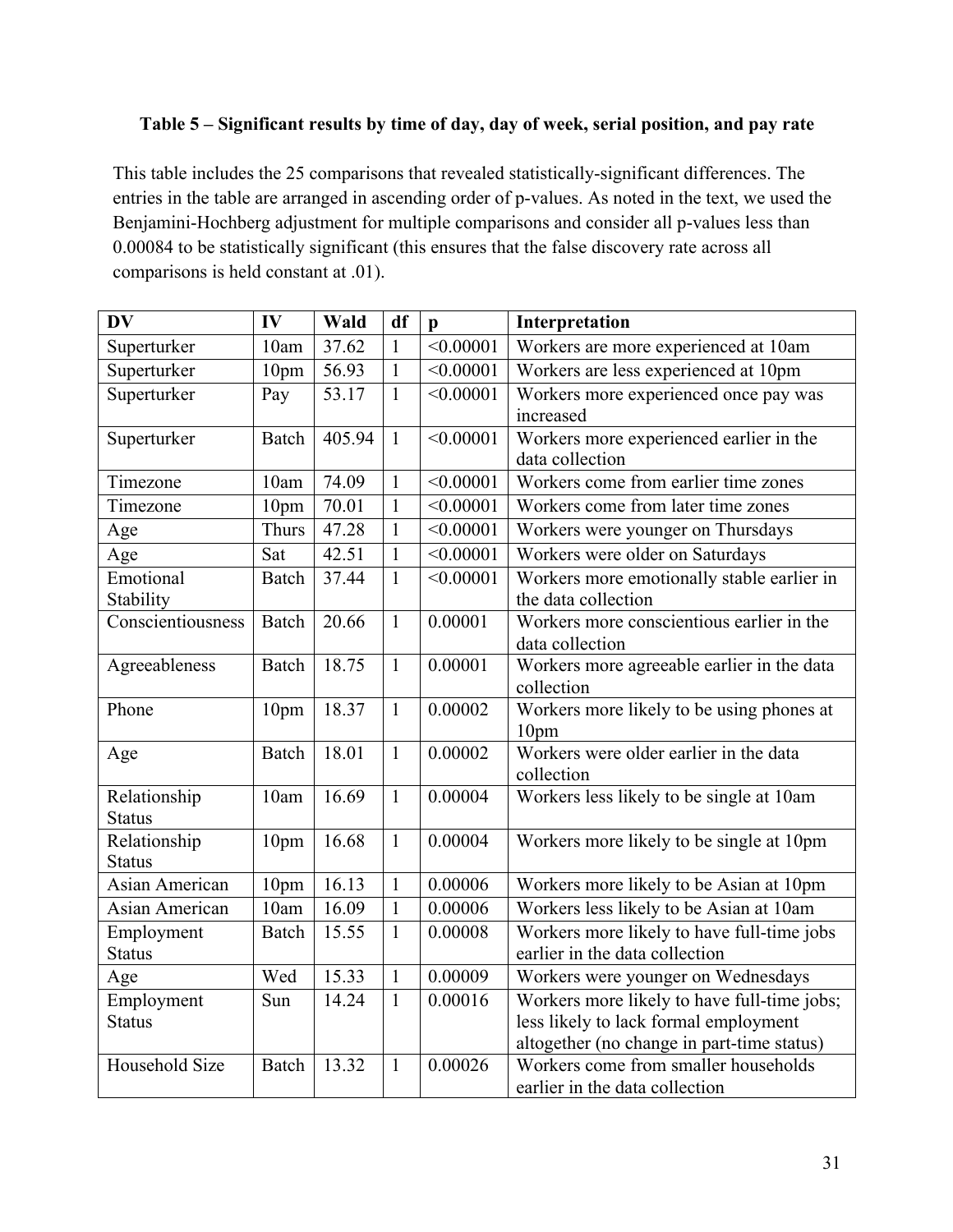| Asian American    | Wed              | 12.57 | 0.00039 | Workers more likely to be Asian on        |
|-------------------|------------------|-------|---------|-------------------------------------------|
|                   |                  |       |         | Wednesdays                                |
| Conscientiousness | 10 <sub>pm</sub> | 12.57 | 0.00039 | Workers are less conscientious at 10pm    |
| Gender            | Batch            | 12.26 | 0.00046 | Workers more likely to be male earlier in |
|                   |                  |       |         | the data collection                       |
| Emotional         | Pay              | 11.73 | 0.00061 | Workers more emotionally stable once pay  |
| Stability         |                  |       |         | was increased                             |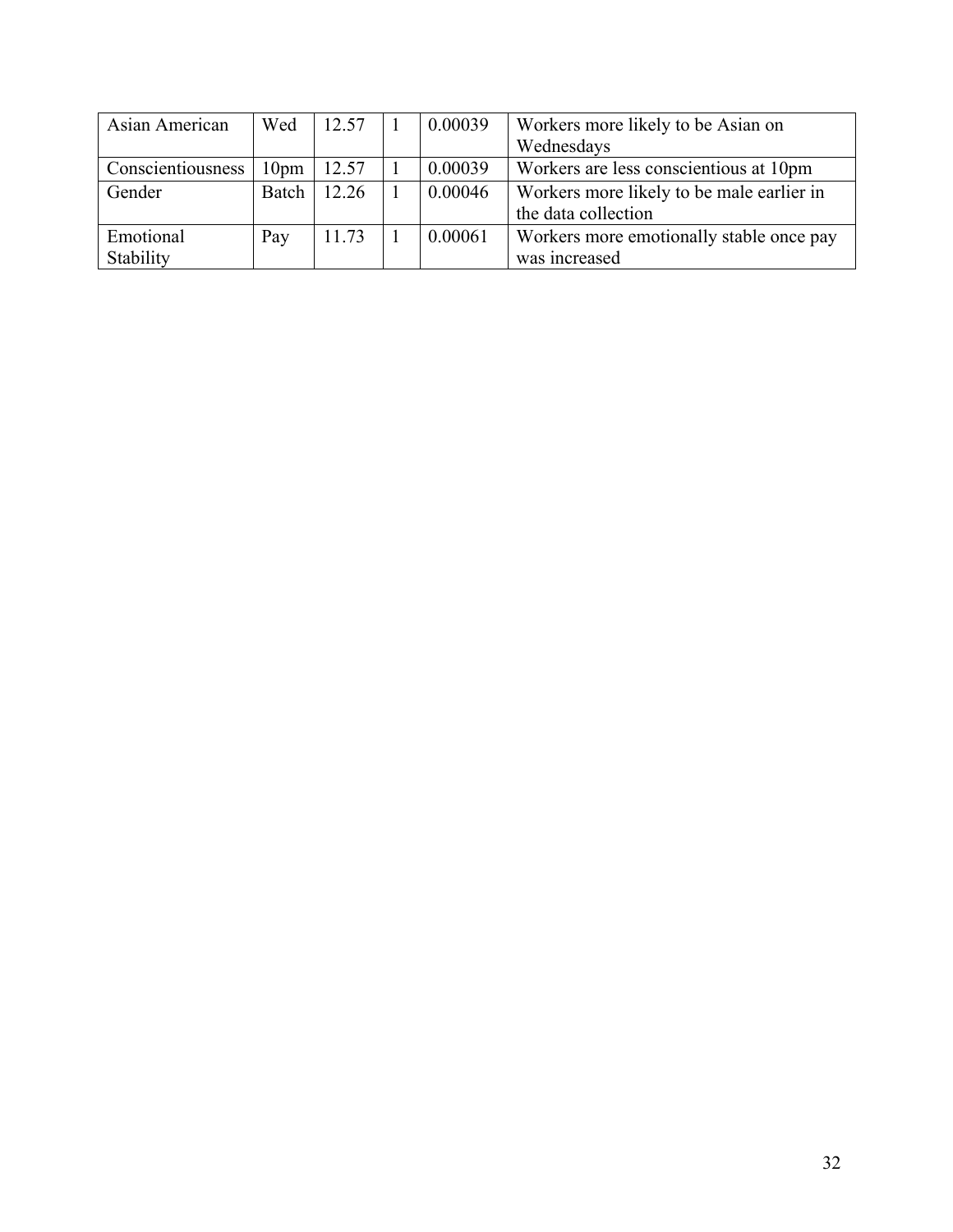|                             | <b>Serial Position Batch</b><br>$30(-1SD)$ | <b>Serial Position Batch</b><br>$122 (+1 SD)$ | <b>Linear Trend</b>                                                   |
|-----------------------------|--------------------------------------------|-----------------------------------------------|-----------------------------------------------------------------------|
| Age                         | 34.66 [34.29,35.03]                        | 32.99[32.42,33.56]                            | $\beta$ = .018 Wald $\chi^2$ =<br>15.33, $p < .001$ , $d =$<br>.08    |
| Female<br>(Gender identity) | 50%[48,51]                                 | 56%[53,58]                                    | $\beta$ = .003 Wald $\chi^2$ =<br>12.43, $p < .001$ , $d =$<br>.07    |
| Household Size              | 2.73[2.69,2.78]                            | 2.92[2.85,2.99]                               | $\beta$ = .002 Wald $\gamma^2$ =<br>13.32, $p < .001$ , $d =$<br>.08  |
| <b>Employed Full Time</b>   | 50%[48,52]                                 | 45%[42,47]                                    | $\beta$ = .003 Wald $\chi^2$ =<br>$12.26, p < .001, d =$<br>.08       |
| Conscientiousness           | 5.33[5.29,5.37]                            | 5.12[5.06,5.19]                               | $\beta$ = .002 Wald $\chi^2$ =<br>20.66 $p < .001$ , $d =$<br>.09     |
| Agreeableness               | 5.19[5.15,5.23]                            | 5.00[4.94,5.06]                               | $\beta$ = .002 Wald $\gamma^2$ =<br>18.75 $p < .001$ , $d =$<br>.09   |
| <b>Emotional Stability</b>  | 4.82[4.77,4.87]                            | 4.51[4.44,4.58]                               | $\beta$ = .003 Wald $\chi^2$ =<br>37.44 $p < .001$ , $d =$<br>.12     |
| Worker Experience           | 5.36[5.13,5.59]                            | 1.88[1.72,2.05]                               | $\beta$ = -.009 Wald $\chi^2$ =<br>405.94, $p < .0001$ , $d =$<br>.41 |

## **Table 6 - Worker Characteristics as a Function of Serial Position**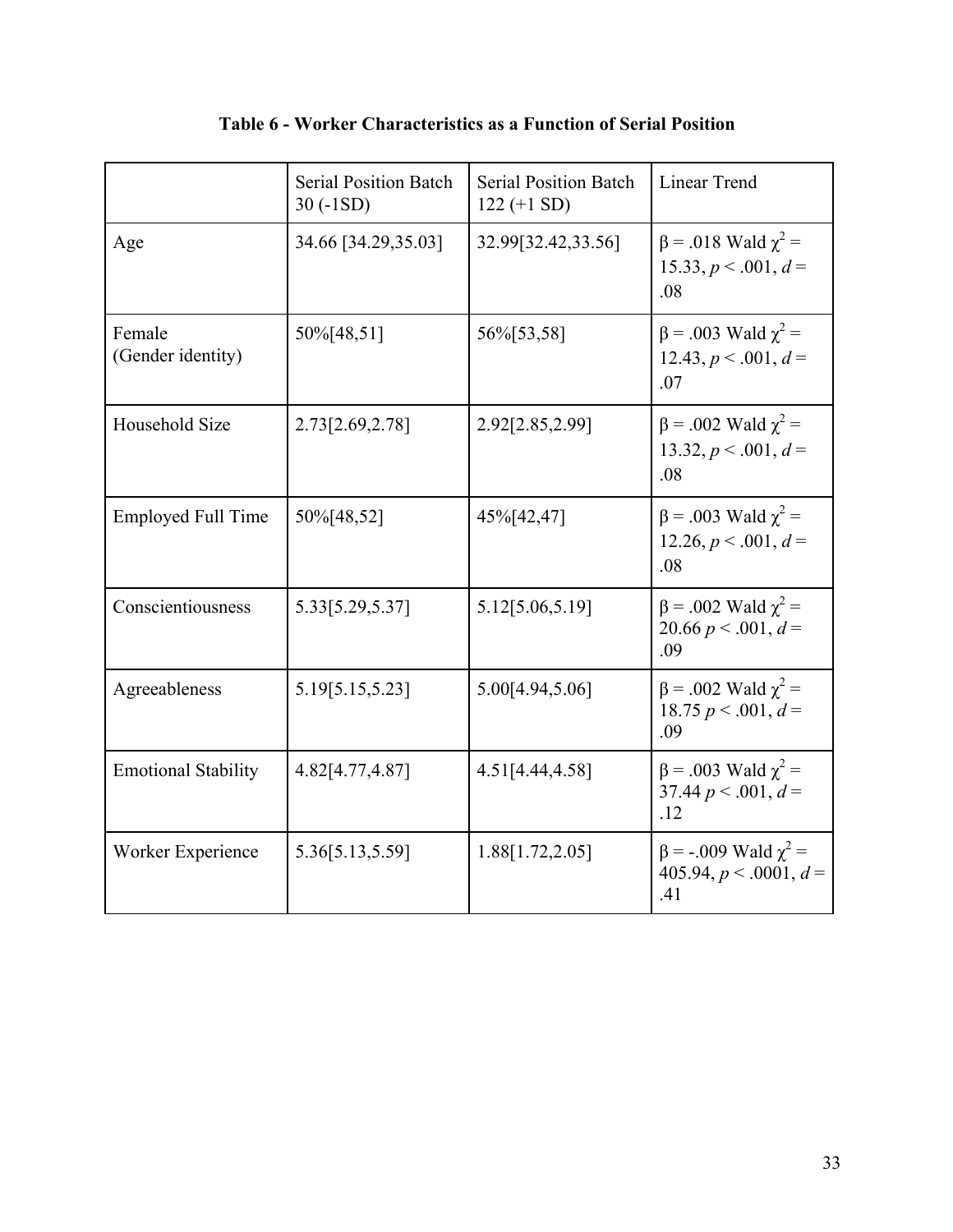## **Questionnaire**

*Respondents first received the following questions to check eligibility:*

What is your current age in years?

Are you a resident of the United States?

*Then, upon signing the consent form, they received the following:*

In what state do you currently reside?

What is the highest level of education you have completed? [8 options, ranging from "Less than high school" to "Professional degree (JD, MD)"]

Which statement best describes your current employment status? [Working full-time, Working part-time, Homemaker, Temporarily unemployed, Retired, Student - undergraduate, Student - graduate/professional, Permanent disability, Other (please specify)]

Is your current employment status by choice, or would you prefer to be employed full-time?

What is your current occupation? (please specify)

Are you married, partnered, divorced, separated, widowed, or have you never been married?

What best describes your current relationship?

[Single, Casually dating (you are not committed solely to one person), Monogamous (you and your partner have agreed to be sexually/romantically exclusive with one another), Consensually non-monogamous (e.g. polyamory, swinging, open relationship) (please specify), Another term best describes my relationship (please specify)]

How many people (including yourself) are currently living or staying in your primary residence?

You told us your age at the beginning of the survey. What is the age of the second person living or staying in your primary residence?

What is the age of the [third/fourth/fifth/sixth/seventh/eighth/ninth/tenth] person living or staying with you?

What is your present religion, if any?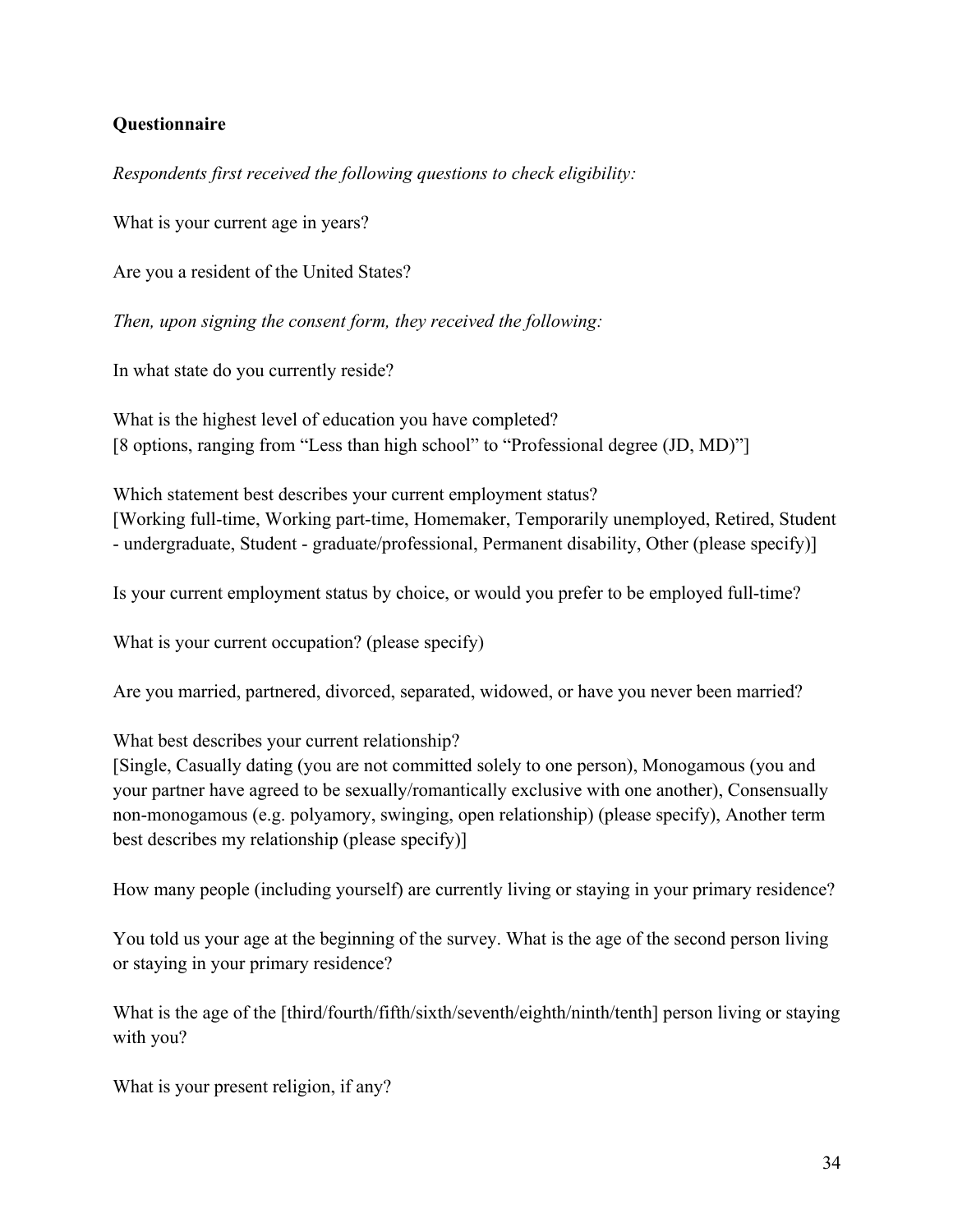[Christian, Jewish, Muslim, Buddhist, Atheist, Nothing in particular, Something else (please specify)] [If not Atheist:] What is your denomination? [open-ended]

Lots of things come up that keep people from attending religious services these days even if they want to. Thinking about your own life these days, how often do you attend religious services, apart from occasional weddings, baptisms, or funerals? [Every week, Almost every week, Once or twice a month, A few times a year, Never]

What race do you consider yourself to be? Please check all that apply: [Black or African-American, Asian American, Native Hawaiian or Pacific Islander, American Indian or Alaskan Native, White, Other (please specify)]

Are you Spanish, Hispanic, or Latino? [No, Yes]

[If yes:] What is your Spanish, Hispanic, or Latino background? This question is about ethnicity, not nationality or citizenship. [Mexican, Puerto Rican, Chicano, Cuban, Other (please specify)]

Generally speaking, do you usually think of yourself as a Republican, a Democrat, an Independent, or something else?

[If Republican:] Would you call yourself a strong Republican, or a not very strong Republican? [If Democrat:] Would you call yourself a strong Democrat, or a not very strong Democrat? [If Independent or Other:] Do you think of yourself as closer to the Republican Party or to the Democratic Party? [Closer to the Republican Party, Neither, Closer to the Democratic Party]

Information about income is important to understand how people are doing financially these days. Your answers are confidential. What is your best guess of the total income of all the members of your family living with you in 2014, before taxes? This figure should include income from all sources, including salaries, wages, pensions, Social Security, dividends, interest, and all other income.

[There were 25 bins, ranging from "None or less than \$2,999" to "\$150,000 and over"]

When it comes to politics, how would you describe yourself?

[Extremely liberal, Liberal, Slightly liberal, Moderate; middle of the road, Slightly conservative, Conservative, Extremely conservative]

Which of the following words do you use most often to describe your sexual orientation?